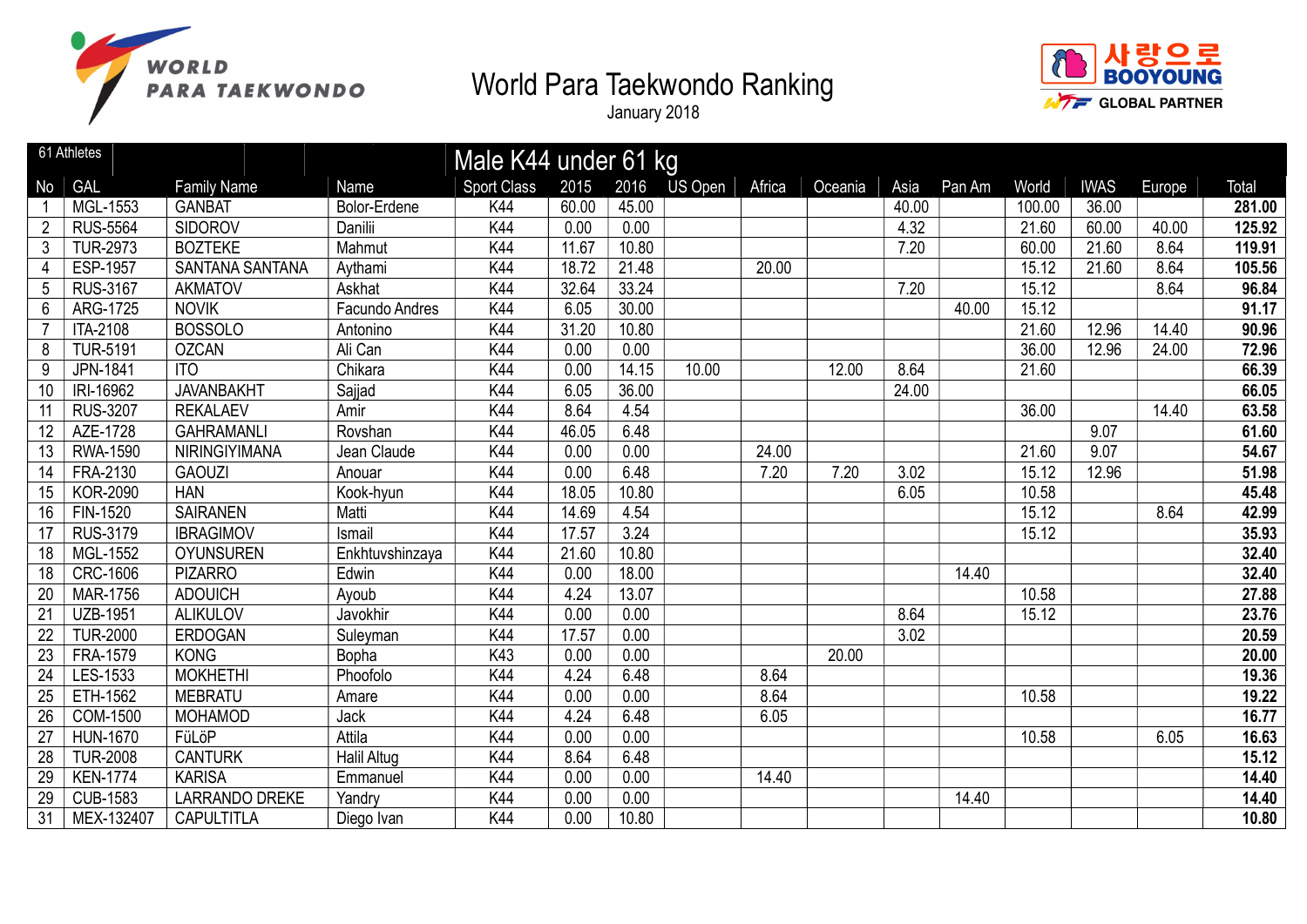



January 2018

| 31 | <b>MAR-1748</b> | <b>DAOUDI</b>          | El Mokhtar   | K44 | 0.00 | 10.80 |      |      |      |      |       |      |      | 10.80 |
|----|-----------------|------------------------|--------------|-----|------|-------|------|------|------|------|-------|------|------|-------|
| 33 | JPN-1933        | <b>HOSHINO</b>         | Yusuke       | K44 | 0.00 | 0.00  |      |      |      |      | 10.58 |      |      | 10.58 |
| 33 | <b>TUR-7568</b> | <b>ATALAY</b>          | Oktay        | K44 | 0.00 | 0.00  |      |      |      |      | 10.58 |      |      | 10.58 |
| 33 | SRB-2937        | <b>BILAK</b>           | Nicola       | K44 | 0.00 | 0.00  |      |      |      |      | 10.58 |      |      | 10.58 |
| 36 | <b>BRA-1774</b> | <b>TORQUATO</b>        | Nathan       | K44 | 0.00 | 0.00  |      |      |      |      |       | 9.07 |      | 9.07  |
| 37 | MGL-1551        | <b>BATBAYAR</b>        | Shinebayar   | K42 | 0.00 | 9.00  |      |      |      |      |       |      |      | 9.00  |
| 38 | RWA-1576*       | <b>HAKIZIMANA</b>      | Parfait      | K44 | 0.00 | 0.00  |      | 8.64 |      |      |       |      |      | 8.64  |
| 38 | <b>RWA-1572</b> | <b>TUYISHIME</b>       | Eliezer      | K44 | 0.00 | 0.00  |      | 8.64 |      |      |       |      |      | 8.64  |
| 38 | MEX-132626      | HUIDROBO CAMPOS        | Luis Enrique | K41 | 0.00 | 0.00  |      |      |      | 8.64 |       |      |      | 8.64  |
| 38 | PAN-1610        | <b>VERBEL</b>          | Daniel       | K44 | 0.00 | 0.00  |      |      |      | 8.64 |       |      |      | 8.64  |
| 38 | PER-8923        | <b>FERNADEZ ROMANI</b> | William      | K44 | 0.00 | 0.00  |      |      |      | 8.64 |       |      |      | 8.64  |
| 43 | <b>NEP-1578</b> | <b>THAPA</b>           | Anit         | K44 | 8.56 | 0.00  |      |      |      |      |       |      |      | 8.56  |
| 44 | <b>IND-1815</b> | <b>KUMAR</b>           | Hemant       | K44 | 0.00 | 6.48  |      |      |      |      |       |      |      | 6.48  |
| 45 | <b>RUS-3752</b> | <b>TAIMAZOV</b>        | Artur        | K44 | 6.05 | 0.00  |      |      |      |      |       |      |      | 6.05  |
| 45 | COD-1592        | <b>KASEREKA</b>        | Samuel Jonas | K44 | 0.00 | 0.00  |      | 6.05 |      |      |       |      |      | 6.05  |
| 45 | <b>KEN-1773</b> | <b>KIZARO</b>          | Samuel Masha | K44 | 0.00 | 0.00  |      | 6.05 |      |      |       |      |      | 6.05  |
| 45 | <b>KEN-1776</b> | <b>KAINGU</b>          | Thomas       | K44 | 0.00 | 0.00  |      | 6.05 |      |      |       |      |      | 6.05  |
| 45 | RWA-1570        | NSANZUMUKIZA           | Dieudonne    | K44 | 0.00 | 0.00  |      | 6.05 |      |      |       |      |      | 6.05  |
| 45 | <b>RWA-1573</b> | <b>SAFARI</b>          | Dieudonne    | K44 | 0.00 | 0.00  |      | 6.05 |      |      |       |      |      | 6.05  |
| 45 | ETH-1561        | <b>ZERIHUN</b>         | Wasihun      | K44 | 0.00 | 0.00  |      | 6.05 |      |      |       |      |      | 6.05  |
| 45 | <b>RUS-5765</b> | <b>MAKHMUDOV</b>       | Daud         | K44 | 0.00 | 0.00  |      |      |      |      |       |      | 6.05 | 6.05  |
| 53 | <b>USA-9508</b> | <b>HANKINS</b>         | Robert       | K44 | 0.00 | 0.00  | 6.00 |      |      |      |       |      |      | 6.00  |
| 54 | FRA-2807        | <b>HAMOU</b>           | Jonathan     | K44 | 0.00 | 4.54  |      |      |      |      |       |      |      | 4.54  |
| 55 | AZE-1992        | NUSRATDINOV            | Emin         | K44 | 4.32 | 0.00  |      |      |      |      |       |      |      | 4.32  |
| 55 | <b>RUS-5515</b> | <b>BOBROV</b>          | lurii        | K44 | 0.00 | 0.00  |      |      | 4.32 |      |       |      |      | 4.32  |
| 57 | AFG-1833        | <b>HAIDARY</b>         | Zubair       | K44 | 0.00 | 3.24  |      |      |      |      |       |      |      | 3.24  |
| 57 | ESP-1607        | <b>VIDAL ALVAREZ</b>   | Alejandro    | K43 | 0.00 | 3.24  |      |      |      |      |       |      |      | 3.24  |
| 59 | <b>UAE-1700</b> | <b>ALMAHRI</b>         | Ali Mohammed | K44 | 3.03 | 0.00  |      |      |      |      |       |      |      | 3.03  |
| 59 | <b>UKR-2090</b> | <b>ALIEKSIEIEV</b>     | Vitalii      | K44 | 3.03 | 0.00  |      |      |      |      |       |      |      | 3.03  |
| 61 | KAZ-1860        | <b>SERIKOV</b>         | Maxat        | K44 | 2.16 | 0.00  |      |      |      |      |       |      |      | 2.16  |
|    |                 |                        |              |     |      |       |      |      |      |      |       |      |      |       |

\*Refugee athlete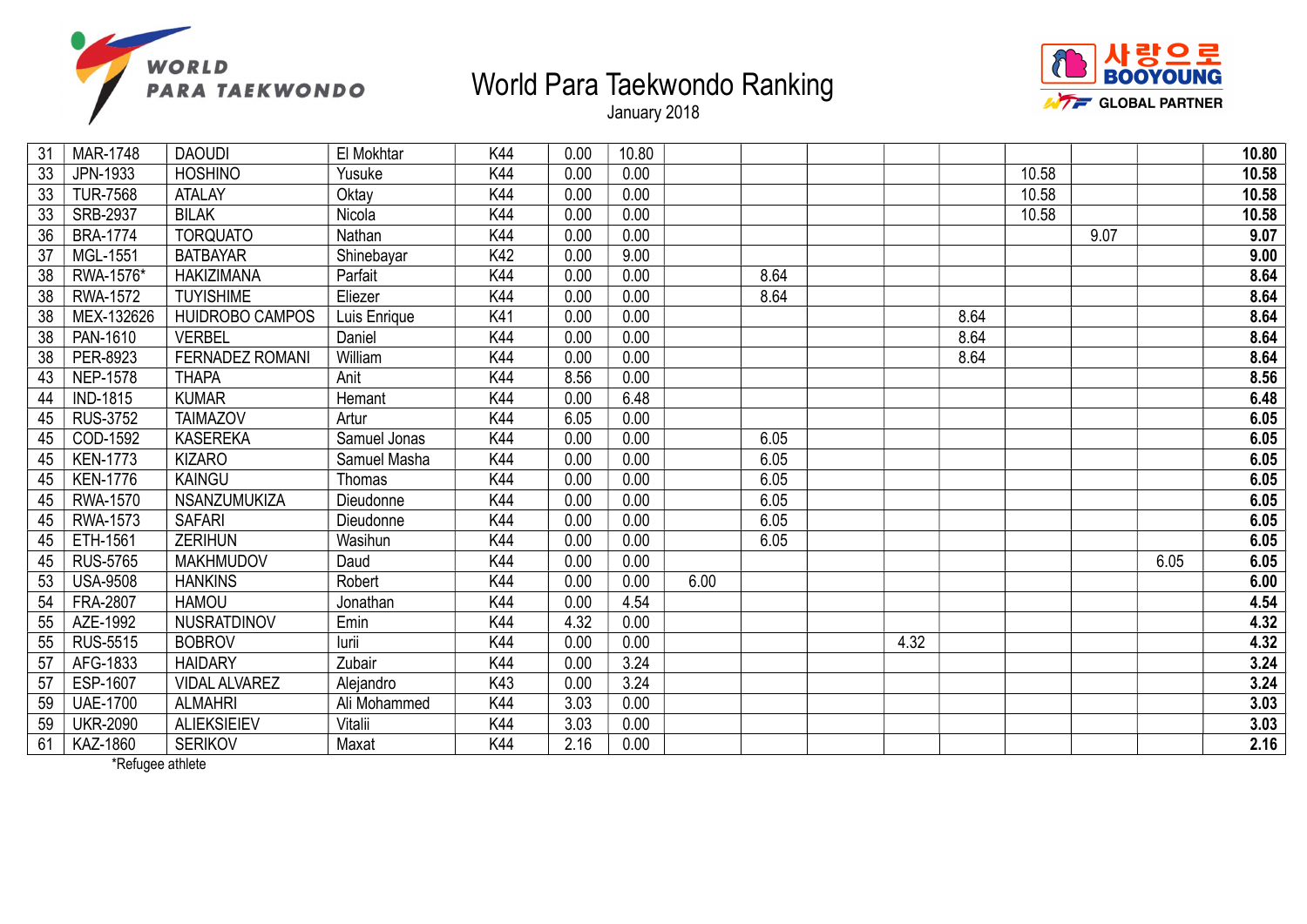



|                | 62 athletes     |                        |                 | Male K44 under 75 kg |       |       |                |        |         |       |        |        |             |        |        |
|----------------|-----------------|------------------------|-----------------|----------------------|-------|-------|----------------|--------|---------|-------|--------|--------|-------------|--------|--------|
| No             | <b>GAL</b>      | <b>Family Name</b>     | Name            | <b>Sport Class</b>   | 2015  | 2016  | <b>US Open</b> | Africa | Oceania | Asia  | Pan Am | World  | <b>IWAS</b> | Europe | Total  |
|                | IRI-1576        | POURRAHNAMAAHMAD       | Mahdi           | K44                  | 80.00 | 39.00 |                |        |         | 40.00 |        | 100.00 | 60.00       |        | 319.00 |
| $\overline{2}$ | <b>RUS-4255</b> | <b>FEOFANOV</b>        | Vladimir        | K44                  | 0.00  | 16.20 |                |        |         | 12.00 | 20.00  | 36.00  |             | 40.00  | 124.20 |
| $\mathfrak{Z}$ | IRI-1577*       | <b>JAFARZADEH</b>      | Mahmoud         | K44                  | 7.20  | 0.00  |                |        |         |       |        | 94.88  | 21.60       |        | 123.68 |
| $\overline{4}$ | <b>TUR-2001</b> | <b>CELIK</b>           | Fatih           | K44                  | 31.20 | 6.48  |                |        |         | 7.20  |        | 21.60  | 36.00       | 14.40  | 116.88 |
| 5              | <b>RUS-1592</b> | <b>ISALDIBIROV</b>     | Magomedzagir    | K44                  | 0.00  | 30.00 |                |        |         |       |        | 60.00  |             | 24.00  | 114.00 |
| 6              | ESP-1609        | AMADO GARAGARZA        | Gabriel         | K44                  | 10.37 | 9.94  |                | 20.00  |         |       |        | 21.60  | 21.60       | 8.64   | 92.15  |
| 7              | <b>USA-5488</b> | <b>SABATES</b>         | Felix           | K44                  | 0.00  | 22.97 | 10.00          |        | 12.00   |       | 14.40  | 21.60  |             |        | 80.97  |
| 8              | <b>RUS-1878</b> | <b>NAZARENKO</b>       | Vitalii         | K44                  | 29.43 | 15.48 |                |        |         | 4.32  |        | 15.12  |             |        | 64.35  |
| 9              | <b>RUS-1879</b> | <b>KUPEEV</b>          | Georgii         | K44                  | 23.04 | 0.00  |                |        |         | 4.32  |        | 36.00  |             |        | 63.36  |
| 10             | <b>MAR-1738</b> | <b>AATIF</b>           | Mohammed        | K44                  | 8.64  | 21.24 |                | 14.40  |         |       |        | 15.12  |             |        | 59.40  |
| 11             | SRB-2936        | <b>SPAJIC</b>          | Nicola          | K44                  | 0.00  | 0.00  |                | 12.00  |         |       |        | 21.60  | 9.07        | 8.64   | 51.31  |
| 12             | GER-3436        | <b>CELIK</b>           | Hasim           | K44                  | 35.84 | 4.54  |                |        |         | 7.20  |        |        |             |        | 47.58  |
| 13             | CRC-1718        | <b>MOLINA</b>          | Andres          | K44                  | 0.00  | 30.00 |                |        |         |       | 14.4   |        |             |        | 44.40  |
| 14             | FRA-3072        | <b>AKAKPO</b>          | Alain           | K44                  | 0.00  | 0.00  |                | 7.20   | 20.00   | 4.32  |        | 10.58  |             |        | 42.10  |
| 15             | USA-9866*       | <b>KACER</b>           | Michael         | K44                  | 0.00  | 0.00  |                |        |         |       |        | 28.58  | 12.96       |        | 41.54  |
| 16             | MEX-132627      | <b>LOPEZ GARCIA</b>    | Juan Diego      | K44                  | 0.00  | 0.00  |                |        |         |       | 24.00  | 15.12  |             |        | 39.12  |
| 17             | AZE-1730        | <b>ABUZARLI</b>        | Abulfaz         | K44                  | 18.72 | 10.80 |                |        |         |       |        |        | 9.07        |        | 38.59  |
| 18             | GRE-2445        | <b>PANAGIOTOPOULOS</b> | Vasileios       | K44                  | 0.00  | 6.48  |                |        |         |       |        | 15.12  |             | 14.40  | 36.00  |
| 19             | MAR-1745        | ZOUINE                 | Azeddine        | K44                  | 6.05  | 10.80 |                |        |         |       |        | 10.58  |             |        | 27.43  |
| 20             | <b>RUS-3751</b> | <b>VOLKOV</b>          | <b>Ilia</b>     | K44                  | 0.00  | 0.00  |                |        |         | 3.02  |        | 15.12  |             | 8.64   | 26.78  |
| 21             | <b>RUS-1634</b> | CHEPURENKOV            | <b>Boris</b>    | K44                  | 14.69 | 9.94  |                |        |         |       |        |        |             |        | 24.63  |
| 22             | <b>SRB-2851</b> | <b>MILJKOVIC</b>       | Nemanja         | K44                  | 0.00  | 4.54  |                |        |         |       |        | 10.58  |             | 6.05   | 21.17  |
| 23             | PHI-1775        | <b>GANAPIN</b>         | Allain Keanu    | K44                  | 0.00  | 4.54  |                |        | 7.20    | 8.64  |        |        |             |        | 20.38  |
| 24             | <b>HUN-1671</b> | <b>MARISICKI</b>       | Richard         | K44                  | 0.00  | 0.00  |                |        |         |       |        | 10.58  |             | 8.64   | 19.22  |
| 25             | <b>UAE-1700</b> | <b>ALMAHRI</b>         | Ali Mohammed    | K44                  | 18.05 | 0.00  |                |        |         |       |        |        |             |        | 18.05  |
| 26             | <b>TUR-1994</b> | <b>TOKDOGAN</b>        | Yasin           | K44                  | 18.05 | 0.00  |                |        |         |       |        |        |             |        | 18.05  |
| 27             | <b>RUS-3192</b> | <b>AMAROV</b>          | Makhdi          | K44                  | 15.99 | 0.00  |                |        |         |       |        |        |             |        | 15.99  |
| 28             | NIG-1538        | <b>OUMAROU GOUZAE</b>  | Ismael          | K44                  | 6.05  | 0.00  |                |        |         |       |        |        | 9.07        |        | 15.12  |
| 29             | <b>BRA-1774</b> | <b>TORQUATO</b>        | Nathan          | K44                  | 0.00  | 0.00  |                |        |         |       |        | 15.12  |             |        | 15.12  |
| 30             | <b>MAR-2967</b> | <b>EL ALAMI</b>        | Sabbah          | K44                  | 0.00  | 0.00  |                |        |         |       |        | 15.12  |             |        | 15.12  |
| 31             | MGL-1552        | <b>OYUNSUREN</b>       | Enkhtuvshinzaya | K44                  | 0.00  | 0.00  |                |        |         |       |        | 15.12  |             |        | 15.12  |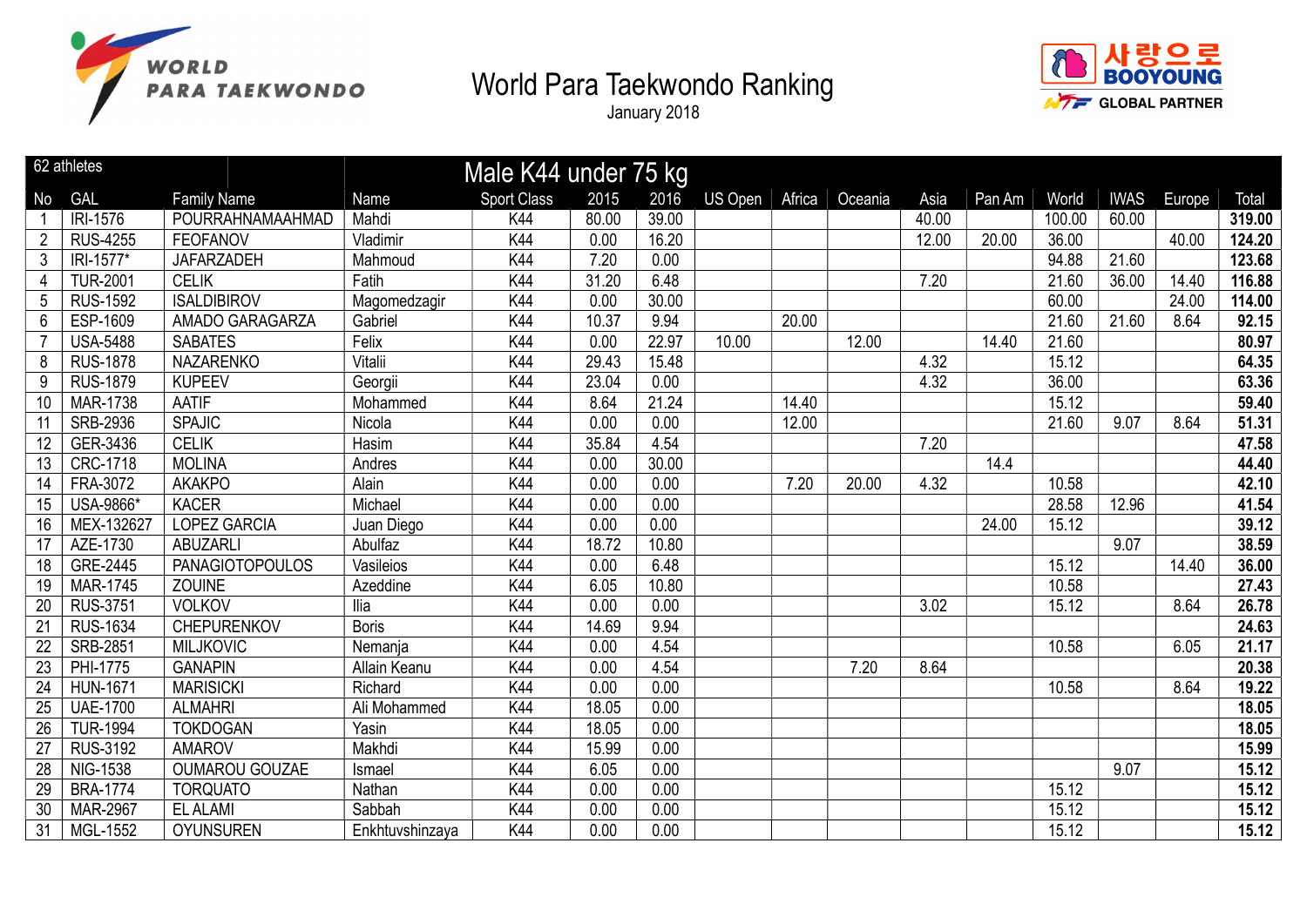



January 2018

| 32 | IRI-12547       | AZIZIAGHDAM             | Asghar         | K44 | 0.00  | 15.00 |      |      |      |      |       |       | 15.00 |
|----|-----------------|-------------------------|----------------|-----|-------|-------|------|------|------|------|-------|-------|-------|
| 33 | FRA-2130        | <b>GAOUZI</b>           | Anouar         | K44 | 4.24  | 9.90  |      |      |      |      |       |       | 14.14 |
| 34 | <b>TUR-2008</b> | <b>CANTURK</b>          | Halil Altug    | K44 | 0.00  | 0.00  |      |      | 3.02 |      | 10.58 |       | 13.60 |
| 35 | GBR-3591        | <b>LANE</b>             | Joseph         | K44 | 0.00  | 0.00  |      |      | 3.02 |      | 10.58 |       | 13.60 |
| 36 | <b>USA-1505</b> | <b>ESPINOSA</b>         | Daniel         | K42 | 0.00  | 7.50  | 6.00 |      |      |      |       |       | 13.50 |
| 37 | <b>RUS-3207</b> | <b>REKALAEV</b>         | Amir           | K44 | 0.00  | 0.00  |      |      |      |      |       | 12.96 | 12.96 |
| 38 | AZE-1739        | <b>HASANOV</b>          | Huseyn         | K44 | 0.00  | 0.00  |      |      |      |      |       | 12.96 | 12.96 |
| 39 | AZE-1738        | <b>KHALILOV</b>         | Imamaddin      | K44 | 0.00  | 0.00  |      |      |      |      |       | 12.96 | 12.96 |
| 40 | MEX-132398      | <b>BUITIAN SANTIAGO</b> | Angel de Jesus | K44 | 0.00  | 10.80 |      |      |      |      |       |       | 10.80 |
| 41 | <b>TUR-7571</b> | <b>CETINKAYA</b>        | Ozcan          | K44 | 0.00  | 0.00  |      |      |      |      | 10.58 |       | 10.58 |
| 42 | KAZ-1860        | <b>SERIKOV</b>          | Maxat          | K44 | 10.37 | 0.00  |      |      |      |      |       |       | 10.37 |
| 43 | GHA-1636        | <b>MOHAMMED</b>         | Azumah Salih   | K44 | 0.00  | 0.00  |      | 8.64 |      |      |       |       | 8.64  |
| 44 | <b>KEN-1772</b> | <b>KABANI</b>           | Peter Yeri     | K44 | 0.00  | 0.00  |      | 8.64 |      |      |       |       | 8.64  |
| 45 | MEX-80011       | <b>PEREZ</b>            | Ivan Torres    | K44 | 0.00  | 0.00  |      |      |      | 8.64 |       |       | 8.64  |
| 46 | <b>CUB-1575</b> | RODRIGUEZ GARCIA        | Adrian         | K44 | 0.00  | 0.00  |      |      |      | 8.64 |       |       | 8.64  |
| 47 | <b>NEP-1579</b> | <b>KUNWAR</b>           | Chinta Bahadur | K44 | 8.56  | 0.00  |      |      |      |      |       |       | 8.56  |
| 48 | <b>NEP-1554</b> | <b>SHAKYA</b>           | Arun           | K44 | 7.20  | 0.00  |      |      |      |      |       |       | 7.20  |
| 49 | PER-1844        | RENTERIA CERNA          | Shiroy         | K44 | 0.00  | 6.48  |      |      |      |      |       |       | 6.48  |
| 50 | <b>IND-1830</b> |                         | Vishal         | K44 | 0.00  | 6.48  |      |      |      |      |       |       | 6.48  |
| 51 | <b>IND-1835</b> | <b>TIRKEY</b>           | Naresh Kumar   | K44 | 0.00  | 6.48  |      |      |      |      |       |       | 6.48  |
| 52 | <b>KOR-4250</b> | CHOI                    | Jae-Sik        | K44 | 0.00  | 6.48  |      |      |      |      |       |       | 6.48  |
| 53 | EGY-2693        | <b>EMARA</b>            | Mohamed        | K44 | 0.00  | 6.48  |      |      |      |      |       |       | 6.48  |
| 54 | <b>RUS-3218</b> | <b>IAKHIAEV</b>         | Bilal          | K44 | 3.03  | 3.24  |      |      |      |      |       |       | 6.27  |
| 55 | KAZ-1809        | ZHUMAY                  | Bekzhan        | K44 | 6.05  | 0.00  |      |      |      |      |       |       | 6.05  |
| 56 | KOR-6139        | YOO                     | Byeong-hur     | K44 | 0.00  | 0.00  |      |      | 6.05 |      |       |       | 6.05  |
| 57 | KOR-6483        | <b>KIM</b>              | Duwon          | K44 | 0.00  | 0.00  |      |      | 6.05 |      |       |       | 6.05  |
| 58 | KAZ-3149        | <b>KAZIYEV</b>          | Zhanbolat      | K44 | 0.00  | 0.00  |      |      | 6.05 |      |       |       | 6.05  |
| 59 | POL-2044        | <b>MAKULEC</b>          | Juliusz        | K44 | 0.00  | 4.54  |      |      |      |      |       |       | 4.54  |
| 60 | <b>NEP-1552</b> | <b>ADHIKARI</b>         | Hiramani       | K44 | 4.32  | 0.00  |      |      |      |      |       |       | 4.32  |
| 61 | <b>UKR-2174</b> | VEDMEDENKO              | Roman          | K44 | 4.32  | 0.00  |      |      |      |      |       |       | 4.32  |
| 62 | <b>USA-8000</b> | <b>METZ</b>             | David          | K44 | 0.00  | 0.00  | 3.60 |      |      |      |       |       | 3.60  |

\*IRI-1577 and USA-9866 was reclassified as K44 at the 2017 World Para Taekwondo Championships, in accordance with World Ranking Bylaw 75% of points earned in her previous Sport Class (K42) has been moved to the K44 sport class.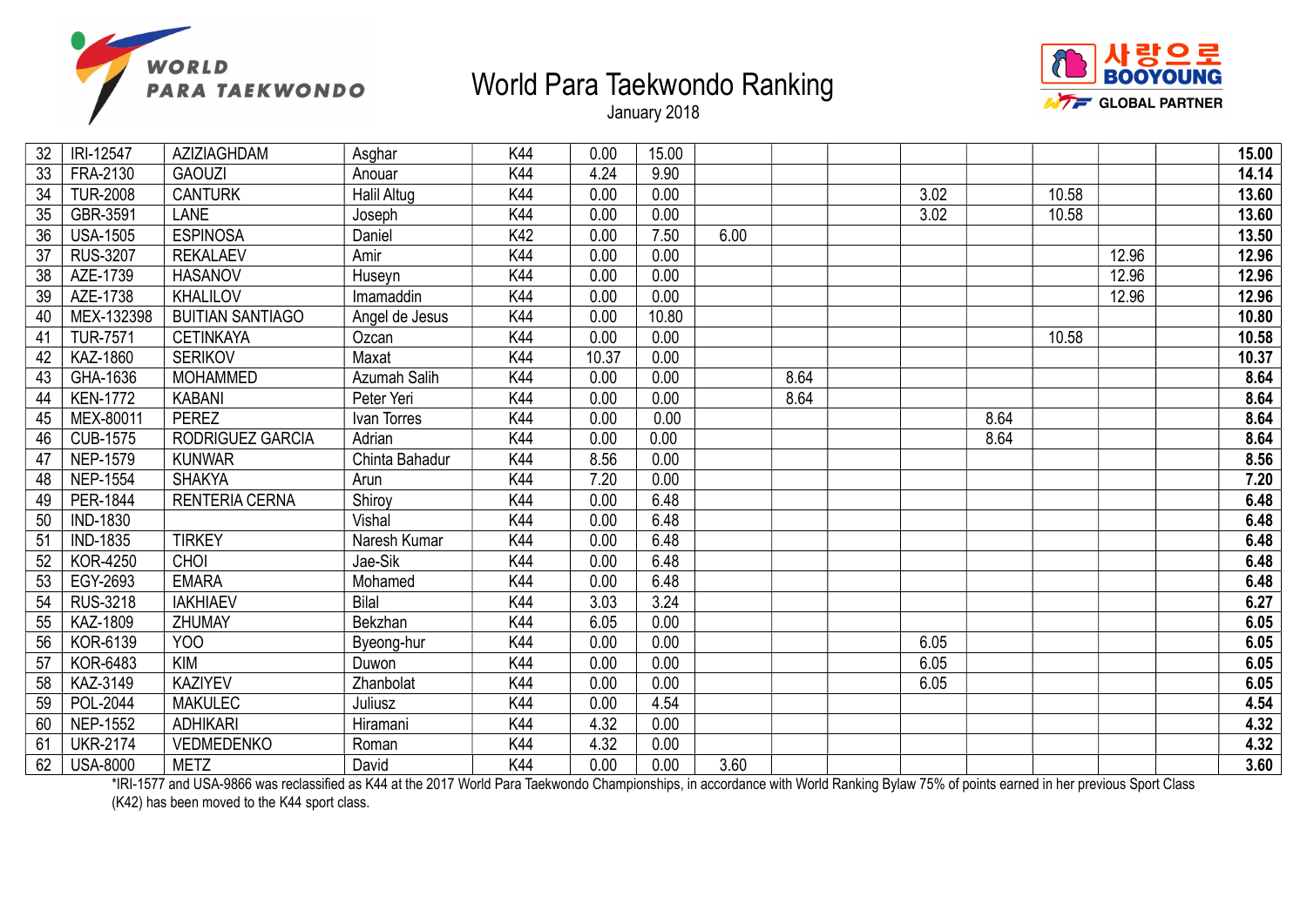



|                 | 45 athletes     |                     |              | Male K44 over 75 kg |       |       |                |        |         |       |        |        |             |        |        |
|-----------------|-----------------|---------------------|--------------|---------------------|-------|-------|----------------|--------|---------|-------|--------|--------|-------------|--------|--------|
| No.             | <b>GAL</b>      | <b>Family Name</b>  | <b>Name</b>  | <b>Sport Class</b>  | 2015  | 2016  | <b>US Open</b> | Africa | Oceania | Asia  | Pan Am | World  | <b>IWAS</b> | Europe | Total  |
|                 | CRO-2030        | <b>MIKULIC</b>      | Ivan         | K44                 | 56.32 | 30.00 |                |        | 12.00   |       |        | 60.00  | 21.60       | 24.00  | 203.92 |
| $\overline{2}$  | IRI-12547       | AZIZIAGHDAM         | Asghar       | K44                 | 54.40 | 10.80 |                |        |         | 40.00 |        | 15.12  | 60.00       |        | 180.32 |
| $\mathfrak{Z}$  | <b>USA-5686</b> | <b>MEDELL</b>       | Evan         | K44                 | 14.64 | 31.20 | 10.00          |        | 20.00   | 3.02  | 40.00  | 36.00  | 12.96       |        | 167.82 |
| 4               | <b>RUS-3220</b> | <b>RAMAZANOV</b>    | Aliskhab     | K44                 | 0.00  | 4.54  |                |        |         |       |        | 100.00 |             | 40.00  | 144.54 |
| 5               | <b>USA-2677</b> | <b>STACEY</b>       | Corbin       | K44                 | 23.24 | 49.67 | <b>DNS</b>     | 12.00  | 7.20    | 4.32  | 14.40  | 15.12  | 12.96       |        | 138.91 |
| $\overline{6}$  | <b>RUS-1598</b> | <b>ATAEV</b>        | Zainutdin    | K44                 | 31.20 | 33.00 |                |        |         | 7.20  |        | 15.12  |             | 8.64   | 95.16  |
| $\overline{7}$  | <b>TUR-1624</b> | <b>KAYAN</b>        | Bayram       | K44                 | 9.08  | 0.00  |                |        |         | 7.20  |        | 21.60  | 36.00       | 14.40  | 88.28  |
| 8               | MEX-7333        | <b>PEDROZA</b>      | Francisco    | K44                 | 0.00  | 30.00 | 3.60           |        |         |       | 14.40  | 36.00  |             |        | 84.00  |
| 9               | <b>USA-5364</b> | <b>BIRCH</b>        | Johnny       | K44                 | 0.00  | 0.00  | 3.60           |        | 4.32    |       | 24.00  | 21.60  | 12.96       |        | 66.48  |
| 10              | GER-3436        | <b>CELIK</b>        | Hasim        | K44                 | 0.00  | 15.00 |                | 20.00  | 7.20    |       |        | 21.60  |             |        | 63.80  |
| 11              | <b>UZB-1689</b> | OBIDJONOV           | Sarvarjon    | K44                 | 14.69 | 15.12 |                | 7.20   |         | 6.05  |        | 15.12  |             |        | 58.18  |
| 12              | AZE-1736        | <b>ADISHIRINOV</b>  | Vugar        | K44                 | 21.60 | 6.48  |                |        |         |       |        |        | 21.60       |        | 49.68  |
| $\overline{13}$ | <b>RUS-2325</b> | <b>LAVROV</b>       | Alexander    | K44                 | 20.16 | 7.78  |                |        |         | 4.32  |        | 15.12  |             |        | 47.38  |
| 14              | GBR-3592        | <b>BUSH</b>         | Matt         | K44                 | 0.00  | 0.00  |                |        |         | 4.32  |        | 15.12  | 12.96       | 6.05   | 38.45  |
| 15              | <b>USA-9517</b> | <b>SMITH</b>        | Anthony      | K44                 | 0.00  | 0.00  | 6.00           | 7.20   |         |       | 8.64   | 15.12  |             |        | 36.96  |
| 16              | <b>KOR-4253</b> | <b>KIM</b>          | Myung-hwan   | K44                 | 0.00  | 4.54  |                |        |         | 8.64  |        | 21.60  |             |        | 34.78  |
| 17              | <b>HUN-1636</b> | <b>KISS</b>         | Zoltan       | K44                 | 0.00  | 4.54  |                |        |         |       |        | 10.58  |             | 14.40  | 29.52  |
| 18              | <b>UKR-2169</b> | <b>MATISUK</b>      | Vitalii      | K44                 | 4.32  | 4.54  |                |        |         |       |        | 10.58  |             | 8.64   | 28.08  |
| 19              | IRI-12161       | <b>ABDI SARTANG</b> | Mohsen       | K44                 | 0.00  | 27.00 |                |        |         |       |        |        |             |        | 27.00  |
| 20              | <b>TUR-1994</b> | <b>TOKDOGAN</b>     | Yasin        | K44                 | 4.32  | 4.54  |                |        |         | 3.02  |        | 10.58  |             |        | 22.46  |
| 21              | <b>TUR-3009</b> | <b>OZDEMIR</b>      | Recep        | K44                 | 6.05  | 0.00  |                |        |         |       |        | 15.12  |             |        | 21.17  |
| 22              | RUS-3218        | <b>IKHIAEV</b>      | <b>Bilal</b> | K44                 | 0.00  | 0.00  |                |        |         | 12.00 |        |        |             | 8.64   | 20.64  |
| 23              | AUS-1583        | <b>CURRIE</b>       | Steven       | K42                 | 20.00 | 0.00  |                |        |         |       |        |        |             |        | 20.00  |
| 23              | <b>RUS-1597</b> | <b>MAGOMEDOV</b>    | Magomed      | K44                 | 20.00 | 0.00  |                |        |         |       |        |        |             |        | 20.00  |
| 25              | MGL-1518        | <b>GANKHUU</b>      | Ankhbayar    | K44                 | 11.52 | 0.00  |                |        |         | 6.05  |        |        |             |        | 17.57  |
| 26              | MGL-1627        | SODNOMGOBOPIL       | Dagva        | K44                 | 0.00  | 0.00  |                |        |         | 6.05  |        | 10.58  |             |        | 16.63  |
| $\overline{27}$ | <b>RUS-3683</b> | <b>DZHUPANOV</b>    | Murat        | K44                 | 15.99 | 0.00  |                |        |         |       |        |        |             |        | 15.99  |
| $\overline{28}$ | FRA-2083        | <b>BAGARRE</b>      | Cédric       | K44                 | 10.37 | 4.54  |                |        |         |       |        |        |             |        | 14.91  |
| 29              | IRI-15531       | <b>NARIMANI</b>     | Ahmad        | K42                 | 0.00  | 5.40  |                |        |         |       |        |        | 9.07        |        | 14.47  |
| 30              | POL-1746        | <b>PAWLAK</b>       | Michal       | K44                 | 12.00 | 0.00  |                |        |         |       |        |        |             |        | 12.00  |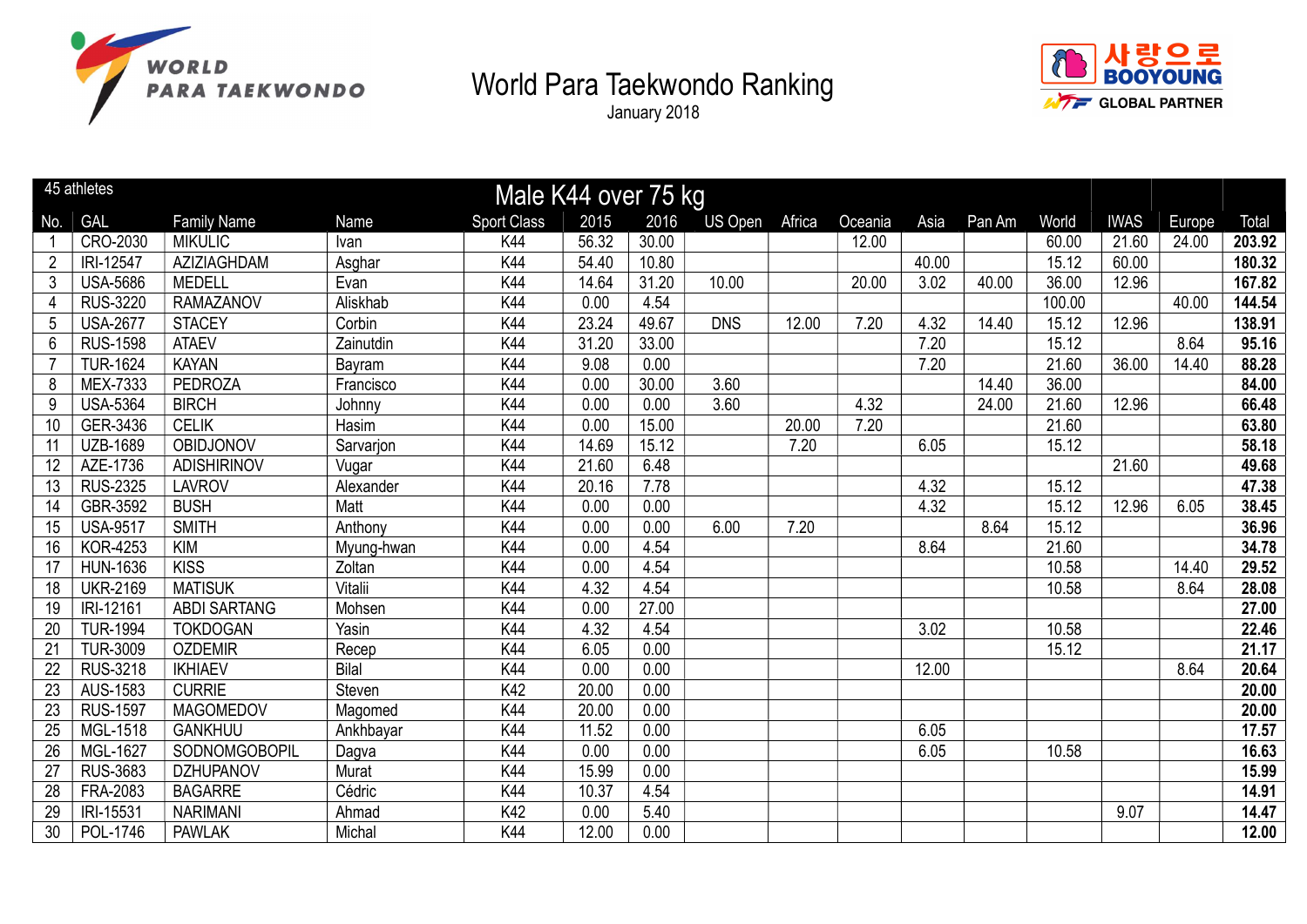



January 2018

| 31 | <b>RUS-3752</b> | <b>TAIMAZOV</b>        | Artur      | K44 | 0.00 | 0.00 |      |      | 10.58 |      |      | 10.58 |
|----|-----------------|------------------------|------------|-----|------|------|------|------|-------|------|------|-------|
| 32 | IRI-15530       | <b>HAGHSHENAS</b>      | Hamed      | K44 | 0.00 | 0.00 |      |      |       | 9.07 |      | 9.07  |
| 33 | POL-1725        | <b>WIECZOREK</b>       | Pryzemslaw | K41 | 0.00 | 9.00 |      |      |       |      |      | 9.00  |
| 34 | ITA-3425        | <b>SPINELLI</b>        | Davide     | K44 | 0.00 | 0.00 |      |      |       |      | 8.64 | 8.64  |
| 35 | TPE-2549        | <b>CHEN</b>            | Sheng-Ting | K44 | 0.00 | 0.00 | 2.16 | 6.05 |       |      |      | 8.21  |
| 36 | <b>KOR-3091</b> | LEE                    | Myeong-Ho  | K44 | 7.20 | 0.00 |      |      |       |      |      | 7.20  |
| 37 | CRO-3998        | <b>MILANOVIC</b>       | Pere       | K44 | 0.00 | 6.48 |      |      |       |      |      | 6.48  |
| 37 | <b>FRA-2808</b> | <b>AGOURAM</b>         | Amer       | K44 | 0.00 | 6.48 |      |      |       |      |      | 6.48  |
| 37 | <b>KAZ-1860</b> | <b>SERIKOV</b>         | Maxat      | K44 | 0.00 | 6.48 |      |      |       |      |      | 6.48  |
| 37 | <b>IND-1824</b> | <b>SINGH</b>           | Raj Bal    | K44 | 0.00 | 6.48 |      |      |       |      |      | 6.48  |
| 41 | GRE-2445        | <b>PANAGIOTOPOULOS</b> | Vasileios  | K44 | 6.05 | 0.00 |      |      |       |      |      | 6.05  |
| 42 | IRI-1577*       | <b>JAFARZADEH</b>      | Mahmoud    | K44 | 0.00 | 0.00 |      |      | 5.40  |      |      | 5.40  |
| 43 | MGL-1563        | <b>ALYEKSANDR</b>      | Nyamganid  | K44 | 4.32 | 0.00 |      |      |       |      |      | 4.32  |
| 43 | MDA-1615        | <b>STRATENCO</b>       | Grigore    | K44 | 4.32 | 0.00 |      |      |       |      |      | 4.32  |
| 45 | <b>KAZ-2949</b> | <b>DOMBAYEV</b>        | Nurlan     | K43 | 0.00 | 2.27 |      |      |       |      |      | 2.27  |

\*IRI-1577 was reclassified as K44 at the 2017 World Para Taekwondo Championships, in accordance with World Ranking Bylaw 75% of points earned in her previous Sport Class (K42) has been moved to the K44 sport class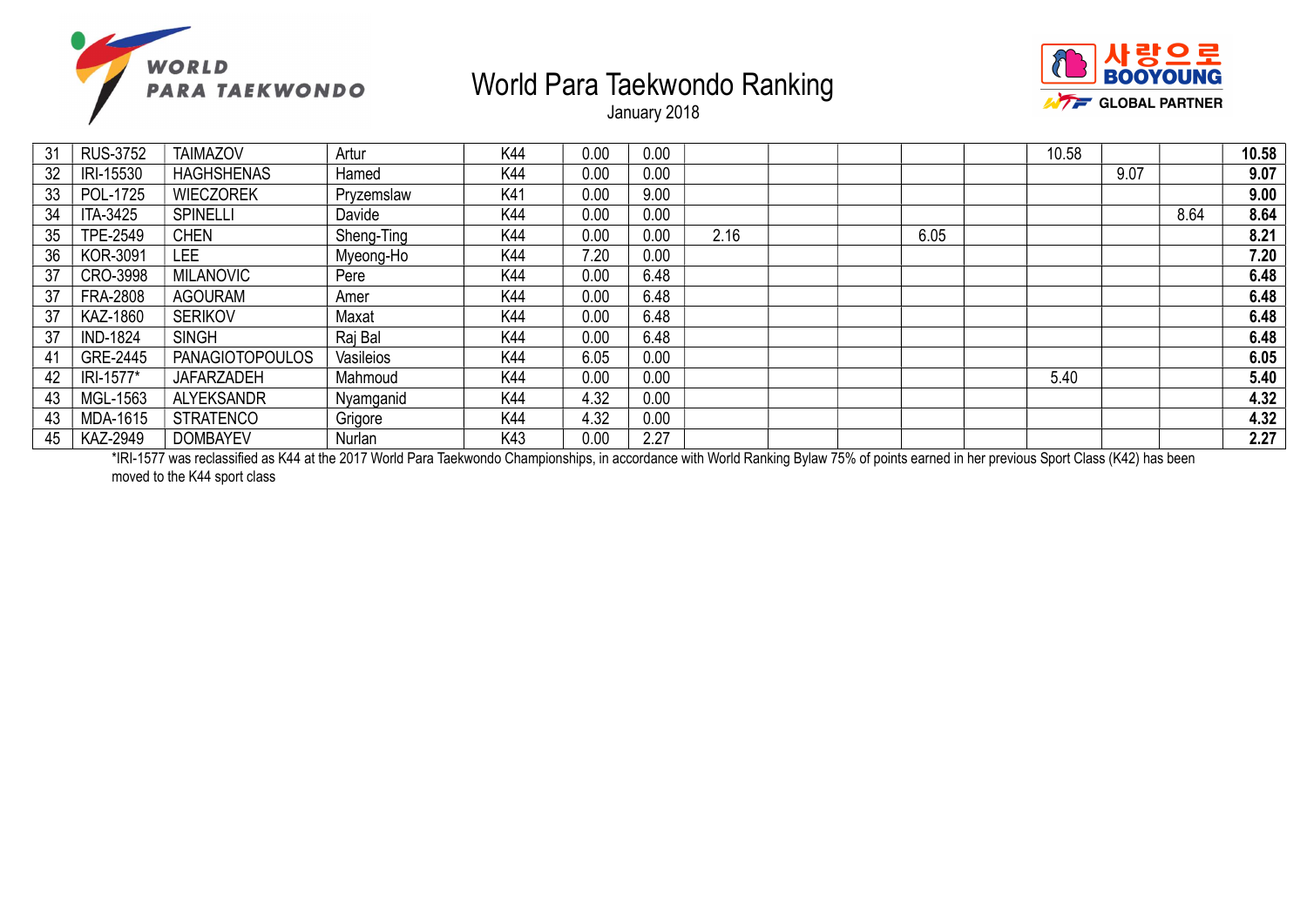

January 2018



|    | 19 athletes     |                      |             | Male K43 under 61 kg |       |       |         |        |         |       |        |        |             |        |        |
|----|-----------------|----------------------|-------------|----------------------|-------|-------|---------|--------|---------|-------|--------|--------|-------------|--------|--------|
| No | GAL             | <b>Family Name</b>   | Name        | <b>Sport Class</b>   | 2015  | 2016  | US Open | Africa | Oceania | Asia  | Pan Am | World  | <b>IWAS</b> | Europe | Total  |
|    | FRA-1579        | <b>KONG</b>          | Bopha       | K43                  | 40.00 | 48.00 | 10.00   | 20.00  | 20.00   | 20.00 |        | 60.00  | 60.00       | 40.00  | 318.00 |
|    | ESP-1607        | <b>VIDAL ALVAREZ</b> | Alejandro   | K43                  | 34.40 | 45.00 |         | 12.00  |         |       |        | 100.00 | 36.00       | 24.00  | 251.40 |
| 3  | CAN-8464        | <b>CAPPELLO</b>      | Anthony     | K43                  | 5.00  | 23.70 | 6.00    |        |         |       | 24.00  | 36.00  | 21.60       |        | 116.30 |
| 4  | GUA-1532        | MEJÍA                | Gersson     | K43                  | 24.00 | 18.00 |         |        |         |       | 40.00  | 21.60  |             |        | 103.60 |
| 5  | <b>RUS-4942</b> | <b>OMAROV</b>        | Kadibagama  | K43                  | 0.00  | 6.48  |         |        |         |       |        | 36.00  | 21.60       | 14.40  | 78.48  |
| 6  | AZE-1920        | <b>ABBASOV</b>       | Namig       | K43                  | 46.40 | 10.80 |         |        |         |       |        |        |             |        | 57.20  |
|    | MGL-1516        | <b>TSERENDOLGOR</b>  | Davaachuluu | K43                  | 12.00 | 18.00 |         |        |         | 24.00 |        |        |             |        | 54.00  |
| 8  | KAZ-3156        | <b>AIDARBEKOV</b>    | Nyssanbek   | K43                  | 0.00  | 0.00  |         |        |         | 14.40 |        | 21.60  |             |        | 36.00  |
| 9  | AZE-2171*       | <b>IBADOV</b>        | Shahmir     | K43                  | 0.00  | 0.00  |         |        |         |       |        |        | 26.46       |        | 26.46  |
| 10 | JPN-1935        | <b>AWATARI</b>       | Kenta       | K43                  | 0.00  | 0.00  |         |        |         |       |        | 21.60  |             |        | 21.60  |
| 10 | JPN-1934        | <b>TANAKA</b>        | Mitsuya     | K43                  | 0.00  | 0.00  |         |        |         |       |        | 21.60  |             |        | 21.60  |
| 12 | <b>VEN-1605</b> | <b>FIGUEROA</b>      | Orlando     | K43                  | 8.64  | 10.80 |         |        |         |       |        |        |             |        | 19.44  |
| 13 | <b>TUR-7569</b> | <b>ASBALA</b>        | Muhammed    | K43                  | 0.00  | 0.00  |         |        |         |       |        | 15.12  |             |        | 15.12  |
| 13 | <b>TUR-7570</b> | <b>ARICAN</b>        | Eray Fehmi  | K43                  | 0.00  | 0.00  |         |        |         |       |        | 15.12  |             |        | 15.12  |
| 15 | AZE-2231        | <b>HAMIDOV</b>       | Sadig       | K43                  | 0.00  | 0.00  |         |        |         |       |        |        | 12.96       |        | 12.96  |
| 15 | AZE-2170        | <b>MANAFOV</b>       | Elikhan     | K43                  | 0.00  | 0.00  |         |        |         |       |        |        | 12.96       |        | 12.96  |
| 17 | <b>TUR-3010</b> | <b>YALT</b>          | Osman       | K43                  | 8.64  | 0.00  |         |        |         |       |        |        |             |        | 8.64   |
| 18 | COL-1668        | <b>AGUDELO</b>       | Jhon        | K43                  | 0.00  | 6.48  |         |        |         |       |        |        |             |        | 6.48   |
| 18 | <b>BRA-2004</b> | <b>ALMEIDA</b>       | Lucas       | K42                  | 0.00  | 6.48  |         |        |         |       |        |        |             |        | 6.48   |

\*Athlete AZE-2171 was reclassified as K43 during the 2017 IWAS World Games. 75% of ranking points from the previous sport class has been transferred.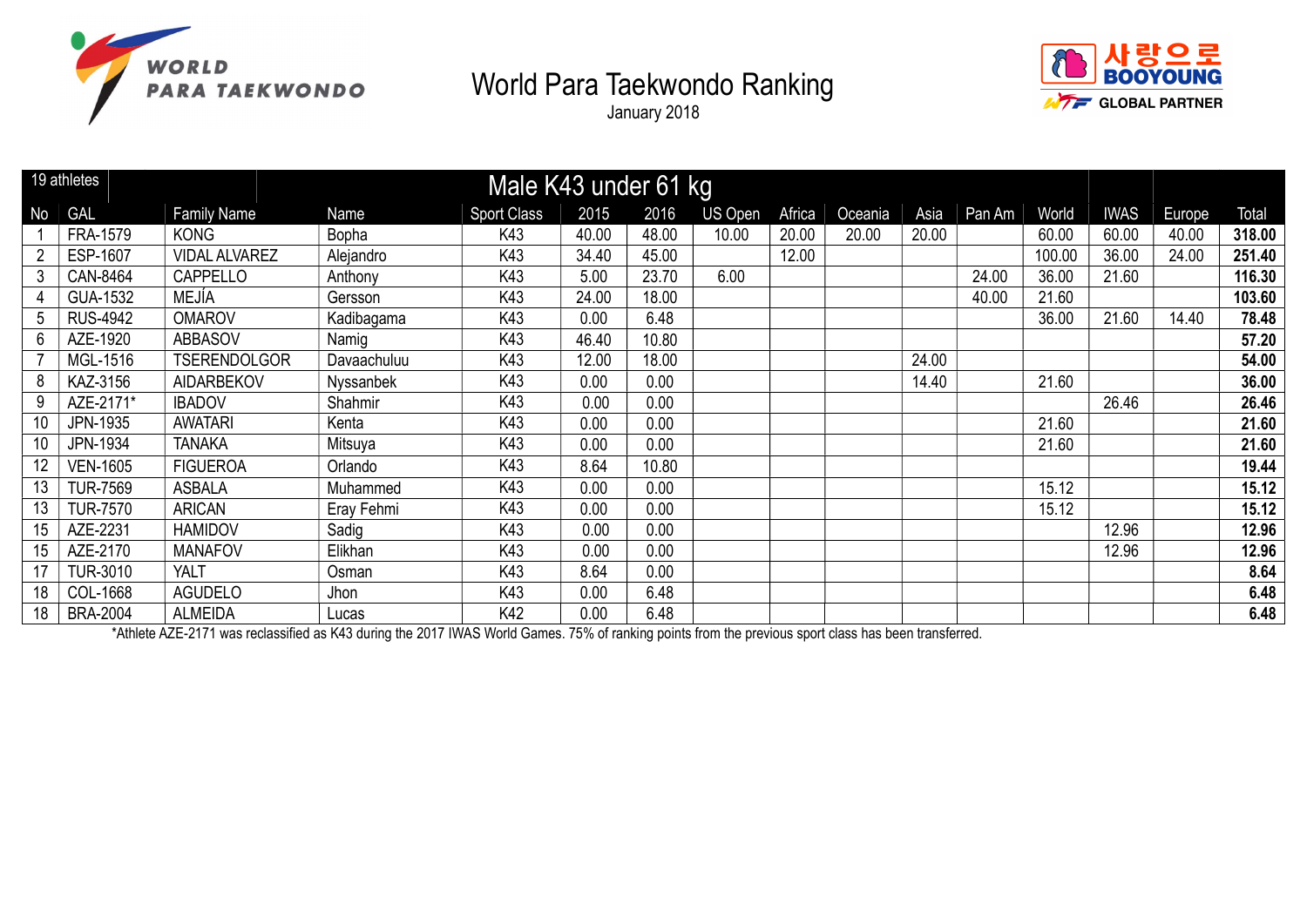



|    | 8 athletes      |                       |            | Male K43 under 75 kg |       |       |         |        |         |       |        |              |             |        |              |
|----|-----------------|-----------------------|------------|----------------------|-------|-------|---------|--------|---------|-------|--------|--------------|-------------|--------|--------------|
| No | GAL             | <b>Family Name</b>    | Name       | <b>Sport Class</b>   | 2015  | 2016  | US Open | Africa | Oceania | Asia  | Pan Am | <b>World</b> | <b>IWAS</b> | Europe | <b>Total</b> |
|    | <b>UKR-2036</b> | <b>SHVETS</b>         | Anton      | K43                  | 47.20 | 39.00 |         |        |         |       |        | 60.00        | 60.00       | 40.00  | 246.20       |
|    | KAZ-2949        | <b>DOMBAYEV</b>       | Nurlan     | K43                  | 0.00  | 0.00  |         |        |         | 40.00 |        | 100.00       |             |        | 140.00       |
| 3  | <b>TUR-3010</b> | YALT                  | Osman      | K43                  | 0.00  | 10.80 |         |        |         | 12.00 |        | 36.00        |             | 14.40  | 73.20        |
|    | AZE-1991        | <b>MIRZAYEV</b>       | Khazar     | K43                  | 24.00 | 18.00 |         |        |         |       |        |              | 21.60       |        | 63.60        |
|    | MAR-2648        | <b>ISMAILI ALAOUI</b> | Rachid     | K43                  | 0.00  | 10.80 |         |        |         |       |        | 36.00        |             |        | 46.80        |
| 6  | AZE-1732        | <b>MUSLUMOV</b>       | Nijat      | K42                  | 0.00  | 0.00  |         |        |         |       |        |              | 36.00       |        | 36.00        |
|    | <b>BLR-2156</b> | <b>YUZEFOVICH</b>     | Andrei     | K43                  | 0.00  | 0.00  |         |        |         |       |        |              |             | 24.00  | 24.00        |
| 8  | <b>TUR-1998</b> | <b>GOKBABA</b>        | Yasar Sami | K42                  | 20.00 | 0.00  |         |        |         |       |        |              |             |        | 20.00        |

|    | athlete              |                 |        | Male               | K43 over | − —<br>/5 kg |         |        |         |      |        |       |             |        |              |
|----|----------------------|-----------------|--------|--------------------|----------|--------------|---------|--------|---------|------|--------|-------|-------------|--------|--------------|
| No | $\sim$ $\sim$<br>UAL | Family Name     | Name   | <b>Sport Class</b> | 2015     | 2016         | US Open | Africa | Oceania | Asia | Pan Am | World | <b>IWAS</b> | Europe | <b>Total</b> |
|    | KAZ-2949             | <b>DOMBAYEV</b> | Nurlar | K4:                | 0.00     | 15.00        |         |        |         |      |        |       |             |        | 15.00        |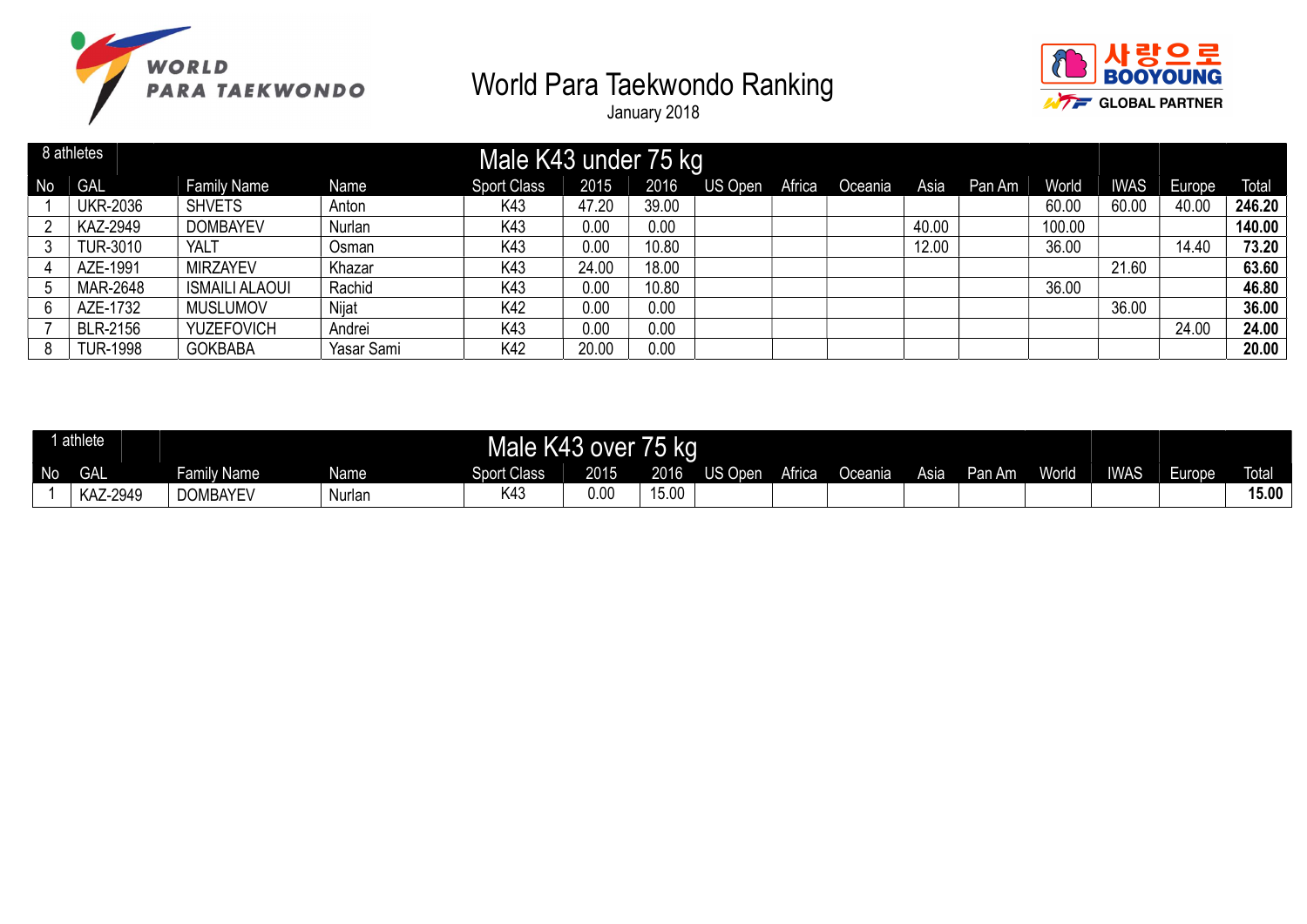



|                 | 32 athletes     |                      |                   |                    |       |       | Male K42 under 61 kg |        |         |       |        |        |             |        |        |
|-----------------|-----------------|----------------------|-------------------|--------------------|-------|-------|----------------------|--------|---------|-------|--------|--------|-------------|--------|--------|
| No              | GAL             | <b>Family Name</b>   | <b>Name</b>       | <b>Sport Class</b> | 2015  | 2016  | <b>US Open</b>       | Africa | Oceania | Asia  | Pan Am | World  | <b>IWAS</b> | Europe | Total  |
|                 | IRI-15529       | SADEGHIANPOUR        | Saeid             | K42                | 52.00 | 54.00 |                      |        |         | 40.00 |        | 36.00  | 60.00       |        | 242.00 |
| $\overline{2}$  | <b>RUS-3667</b> | <b>ALIFIRENKO</b>    | Evgenii           | K42                | 33.60 | 16.20 |                      |        |         | 7.20  |        | 100.00 |             | 40.00  | 197.00 |
| 3               | <b>TUR-2003</b> | <b>SARAC</b>         | Mehmet Sami       | K42                | 54.40 | 30.00 |                      |        |         | 12.00 |        | 60.00  |             |        | 156.40 |
| 4               | MGL-1551        | <b>BATBAYAR</b>      | Shinebayar        | K42                | 51.20 | 33.00 |                      |        |         | 14.40 |        | 36.00  | 21.60       |        | 156.20 |
| 5               | MDA-1730        | <b>CATARAGA</b>      | Petru             | K42                | 0.00  | 6.48  |                      |        |         |       |        | 21.60  | 36.00       | 14.40  | 78.48  |
| 6               | <b>UZB-1630</b> | <b>MUHTOROV</b>      | Sanjarbek         | K42                | 20.16 | 15.48 |                      | 7.20   |         | 8.64  |        | 21.60  |             |        | 73.08  |
|                 | GBR-3593        | <b>THOBROE</b>       | Leif              | K42                | 0.00  | 0.00  |                      |        |         | 4.32  |        | 21.60  | 21.60       | 24.00  | 71.52  |
| 8               | <b>NGR-1616</b> | <b>UKPERA</b>        | Samson Saaondo    | K42                | 0.00  | 10.80 |                      | 40.00  |         |       |        |        |             |        | 50.80  |
| 9               | <b>BRA-2004</b> | <b>ALMEIDA</b>       | Lucas             | K42                | 0.00  | 30.00 |                      |        |         |       |        |        |             |        | 30.00  |
| 10              | RWA-1591        | <b>IMANIRAKZIA</b>   | Jean Pierre       | K42                | 0.00  | 0.00  |                      | 14.40  |         |       |        | 15.12  |             |        | 29.52  |
| 11              | <b>MAR-1737</b> | <b>BOUSHABI</b>      | Ridouane          | K42                | 6.05  | 0.00  |                      |        |         |       |        | 21.60  |             |        | 27.65  |
| 12              | AZE-1737        | <b>HUSEYNOV</b>      | Anar              | K42                | 15.84 | 10.80 |                      |        |         |       |        |        |             |        | 26.64  |
| 13              | <b>RUS-4934</b> | <b>ARBAKOV</b>       | Arzhan            | K42                | 0.00  | 6.48  |                      |        |         | 4.32  |        | 15.12  |             |        | 25.92  |
| 14              | <b>RUS-1590</b> | <b>KRICHFALUSHIY</b> | Vladislav         | K41                | 19.20 | 5.40  |                      |        |         |       |        |        |             |        | 24.60  |
| 15              | <b>RWA-1569</b> | <b>BIZUMUREMYI</b>   | Jean Marie Vianny | K42                | 0.00  | 0.00  |                      | 24.00  |         |       |        |        |             |        | 24.00  |
| 16              | LAO-1562        | <b>MANYVONG</b>      | Pha               | K42                | 0.00  | 0.00  |                      |        |         | 8.64  |        | 15.12  |             |        | 23.76  |
| 17              | AUT-1902*       | <b>HASSANZADA</b>    | Hadi              | K42                | 0.00  | 6.48  |                      |        |         |       |        |        | 12.96       |        | 19.44  |
| 18              | <b>IND-1873</b> | <b>PASWAN</b>        | Ranjan Kumar      | K42                | 0.00  | 3.24  |                      |        |         |       |        | 15.12  |             |        | 18.36  |
| 19              | <b>IND-1869</b> | <b>PASWAN</b>        | Yamuna Kumar      | K42                | 0.00  | 2.27  |                      |        |         |       |        | 15.12  |             |        | 17.39  |
| 20              | IRI-15531       | <b>NARIMANI</b>      | Ahmad             | K42                | 15.84 | 0.00  |                      |        |         |       |        |        |             |        | 15.84  |
| 21              | <b>UKR-3614</b> | <b>LIPOVIY</b>       | Anton             | K42                | 0.00  | 0.00  |                      |        |         |       |        | 15.12  |             |        | 15.12  |
| 21              | KOR-6139        | YOU                  | Byung Hoon        | K42                | 0.00  | 0.00  |                      |        |         |       |        | 15.12  |             |        | 15.12  |
| 21              | KOR-6142        | <b>JANG</b>          | Yeon Woo          | K42                | 0.00  | 0.00  |                      |        |         |       |        | 15.12  |             |        | 15.12  |
| 24              | <b>RUS-5243</b> | <b>DUSHENIN</b>      | Nicolai           | K42                | 0.00  | 0.00  |                      |        |         |       |        |        |             | 14.40  | 14.40  |
| 25              | <b>KAZ-1997</b> | <b>ORYNBASSAR</b>    | Magzhan           | K42                | 12.96 | 0.00  |                      |        |         |       |        |        |             |        | 12.96  |
| 26              | <b>MAR-1600</b> | EL FEDAYNI           | Abdennour         | K41                | 0.00  | 10.80 |                      |        |         |       |        |        |             |        | 10.80  |
| 27              | <b>NEP-1690</b> | <b>ADHIKARI</b>      | Ram Bahadur       | K42                | 0.00  | 0.00  |                      |        |         |       |        | 10.58  |             |        | 10.58  |
| $\overline{28}$ | GHA-1599        | <b>SANSAH</b>        | Stephen Kwasi     | K42                | 0.00  | 0.00  |                      | 8.64   |         |       |        |        |             |        | 8.64   |
| 28              | <b>RWA-1568</b> | <b>NIKWIGIZE</b>     | Jean de la Croix  | K41                | 0.00  | 0.00  |                      | 8.64   |         |       |        |        |             |        | 8.64   |
| 28              | <b>HUN-1635</b> | <b>SIMON</b>         | Csaba             | K41                | 0.00  | 0.00  |                      |        |         |       |        |        |             | 8.64   | 8.64   |
| 31              | KAZ-1859        | YERZHANOV            | Zhumagali         | K42                | 2.16  | 0.00  |                      |        |         | 6.05  |        |        |             |        | 8.21   |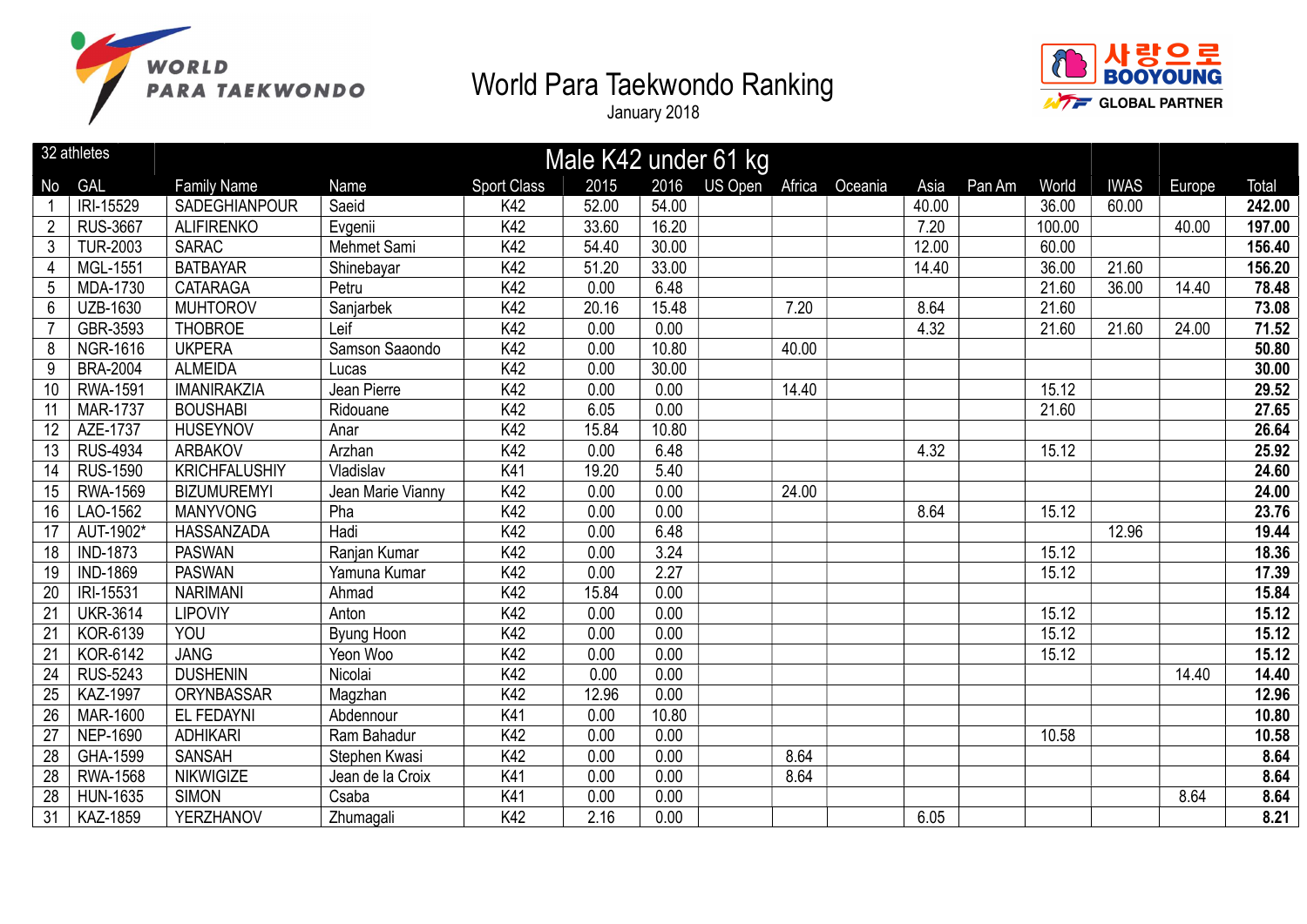



| $\Omega$<br>◡▵ | .<br>$\overline{\phantom{a}}$<br>IPN.<br>. | $1$ $\cap$ $1$ $\top$<br>'' Ille | $\cdots$<br>Hiroki | ۷۸۷<br>∿≁⊷ | $\sim$<br>1.VL | 0.00 |  |  |  |  | $\sim$<br>TIVA |
|----------------|--------------------------------------------|----------------------------------|--------------------|------------|----------------|------|--|--|--|--|----------------|
|                | $*D$ of $\cdot$<br>une<br>neı.             | thleto                           |                    |            |                |      |  |  |  |  |                |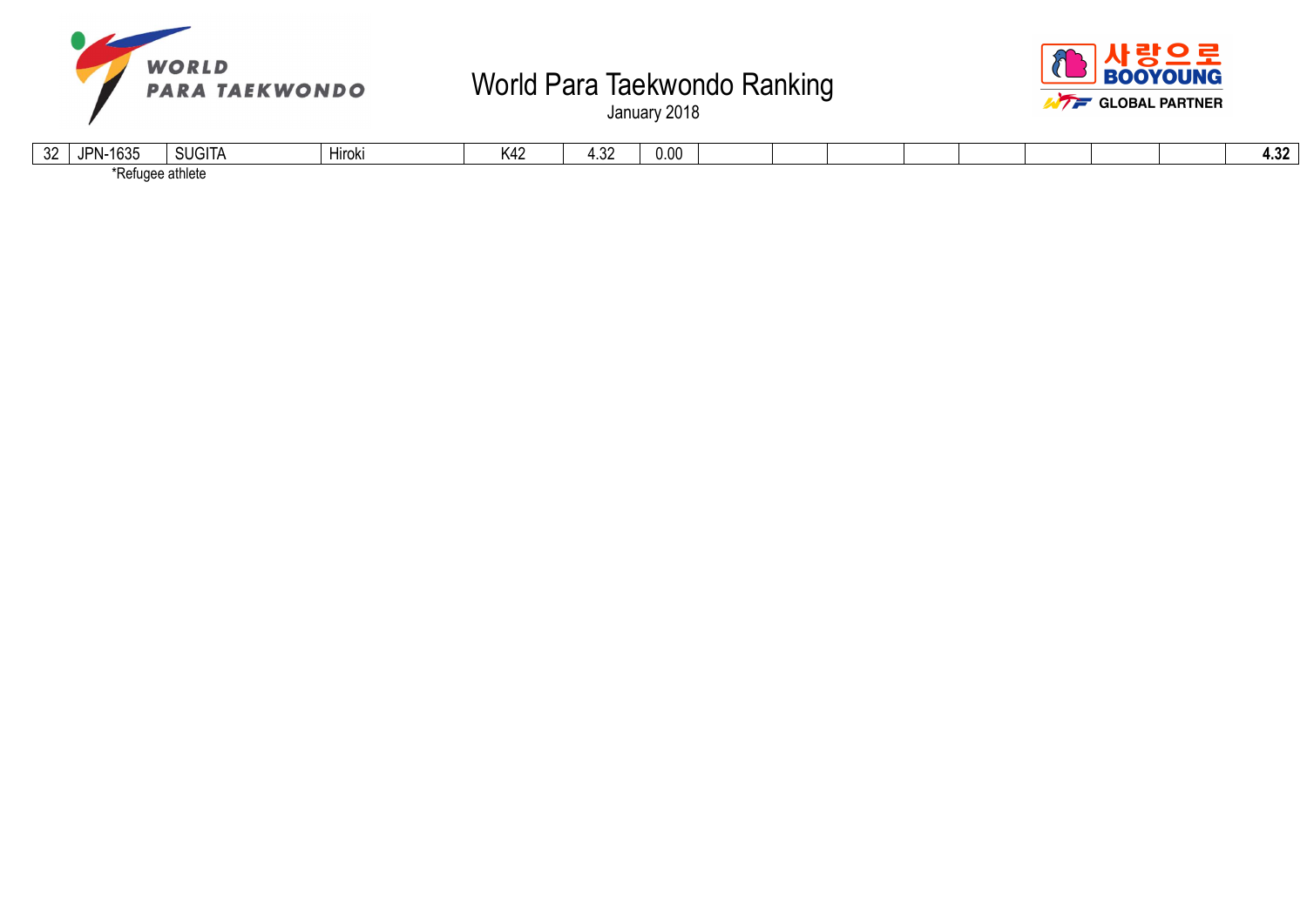



|    | 17 athletes     |                    |               | Male K42 under 75 kg |       |       |         |        |         |       |        |        |             |        |        |
|----|-----------------|--------------------|---------------|----------------------|-------|-------|---------|--------|---------|-------|--------|--------|-------------|--------|--------|
| No | <b>GAL</b>      | <b>Family Name</b> | Name          | <b>Sport Class</b>   | 2015  | 2016  | US Open | Africa | Oceania | Asia  | Pan Am | World  | <b>IWAS</b> | Europe | Total  |
|    | <b>TUR-2002</b> | <b>SERPICI</b>     | Mehmet Serkan | K42                  | 12.96 | 10.80 |         |        |         | 20.00 |        | 100.00 |             | 40.00  | 183.76 |
|    | AZE-1732        | <b>MUSLUMOV</b>    | Nijat         | K42                  | 80.00 | 30.00 |         |        |         |       |        |        | 60.00       |        | 170.00 |
| 3  | <b>USA-1585</b> | <b>ESPINOSA</b>    | Daniel        | K42                  | 0.00  | 37.50 | 10.00   |        |         |       | 40.00  | 60.00  |             |        | 147.50 |
|    | <b>RUS-3215</b> | <b>ISTAMULOV</b>   | Lukman-Khakim | K42                  | 27.84 | 19.80 |         |        |         | 4.32  |        | 36.00  |             | 24.00  | 111.96 |
| 5  | AUS-1583        | <b>CURRIE</b>      | Steven        | K42                  | 0.00  | 39.00 |         |        | 40.00   | 4.32  |        | 21.60  |             |        | 104.92 |
| 6  | <b>UZB-1915</b> | MAMAZIYAEV         | Farkhodjon    | K42                  | 0.00  | 0.00  |         | 20.00  |         | 24.00 |        | 21.60  |             |        | 65.60  |
|    | KAZ-1862        | <b>MUKASHEV</b>    | Malik         | K42                  | 12.24 | 14.04 |         |        |         | 8.64  |        | 21.60  |             |        | 56.52  |
| 8  | POL-1745        | <b>KUBIAK</b>      | Damian        | K42                  | 26.40 | 15.48 |         |        |         |       |        |        |             |        | 41.88  |
| 9  | <b>NEP-1583</b> | <b>HANG</b>        | Rohit         | K42                  | 0.00  | 10.80 |         |        |         | 8.64  |        | 21.60  |             |        | 41.04  |
| 10 | <b>RUS-3170</b> | <b>ALEXANDROV</b>  | Victor        | K41                  | 25.92 | 6.48  |         |        |         |       |        |        |             |        | 32.40  |
|    | CRC-1543        | <b>FONTANA</b>     | Andres        | K42                  | 0.00  | 10.80 |         |        |         |       | 14.40  |        |             |        | 25.20  |
|    | COD-1591        | <b>KALWIRA</b>     | Klose         | K42                  | 0.00  | 0.00  |         | 24.00  |         |       |        |        |             |        | 24.00  |
| 13 | <b>RUS-5544</b> | <b>BAZIN</b>       | Valerii       | K41                  | 0.00  | 0.00  |         |        |         | 3.02  |        | 15.12  |             |        | 18.14  |
| 14 | <b>TUR-1998</b> | <b>GOKBABA</b>     | Yasar Sami    | K42                  | 15.84 | 0.00  |         |        |         |       |        |        |             |        | 15.84  |
| 15 | <b>BUL-2039</b> | <b>HRISTOV</b>     | Mihail        | K42                  | 0.00  | 0.00  |         |        |         |       |        |        |             | 14.40  | 14.40  |
| 16 | KOR-6142        | <b>JANG</b>        | Yeon-woo      | K42                  | 0.00  | 0.00  |         |        |         | 6.05  |        |        |             |        | 6.05   |
| 16 | IRI-15532       | <b>SHABANI</b>     | Mohammedreza  | K42                  | 0.00  | 0.00  |         |        |         | 6.05  |        |        |             |        | 6.05   |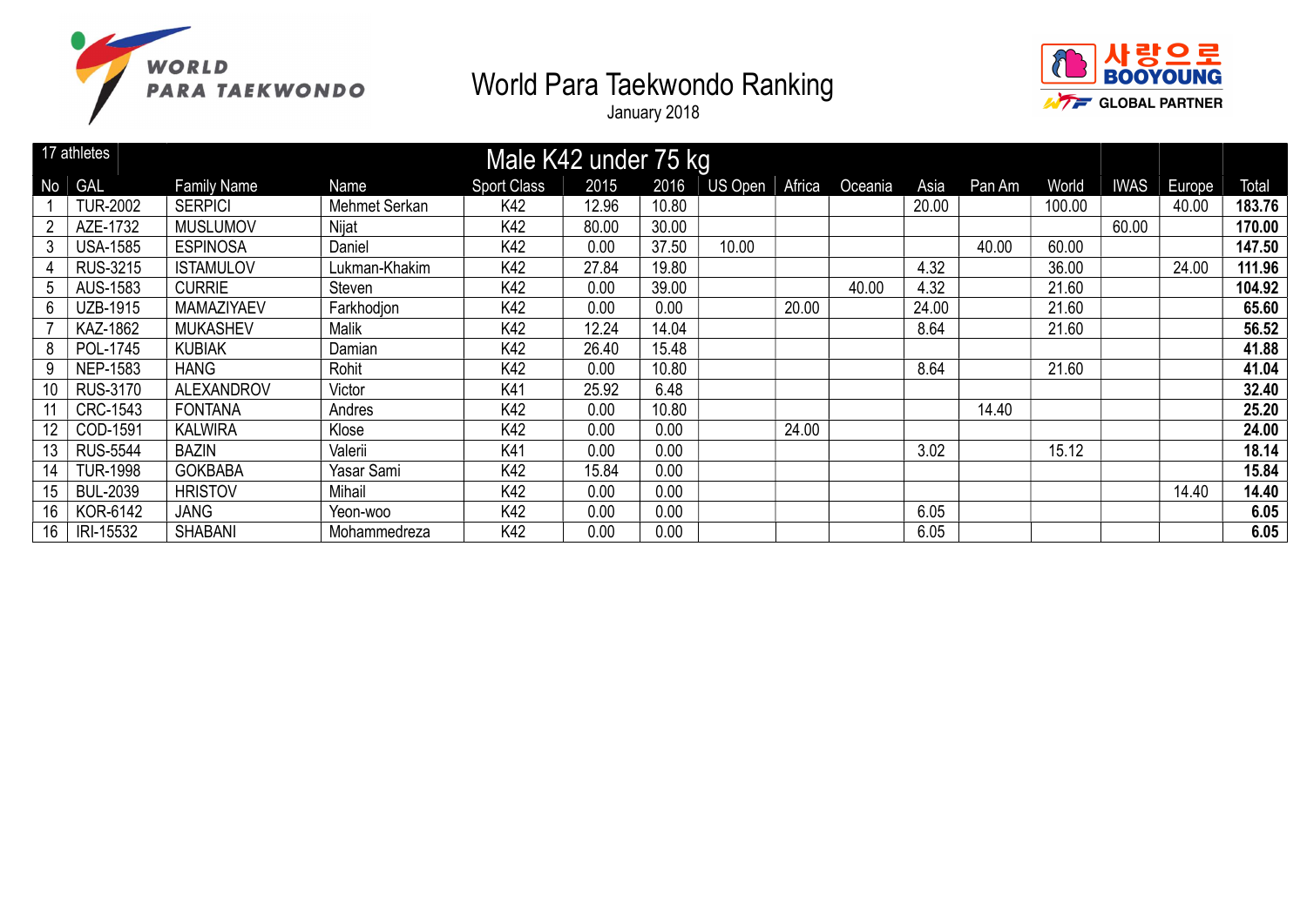



|                | 13 athletes      |                    |                | Male K42 over 75 kg |       |       |         |        |         |       |        |        |             |        |        |
|----------------|------------------|--------------------|----------------|---------------------|-------|-------|---------|--------|---------|-------|--------|--------|-------------|--------|--------|
| N <sub>o</sub> | <b>GAL</b>       | <b>Family Name</b> | Name           | <b>Sport Class</b>  | 2015  | 2016  | US Open | Africa | Oceania | Asia  | Pan Am | World  | <b>IWAS</b> | Europe | Total  |
|                | <b>KAZ-1817</b>  | <b>OMIRALI</b>     | Nyshan         | K42                 | 50.00 | 39.00 |         |        |         | 24.00 |        | 100.00 |             |        | 213.00 |
| 2              | IRI-15531        | <b>NARIMANI</b>    | Ahmad          | K42                 | 0.00  | 38.40 |         |        |         | 40.00 |        | 36.00  | 60.00       |        | 174.40 |
| 3              | AZE-1558         | <b>POLISHUK</b>    | Alexandr       | K42                 | 67.20 | 30.00 |         |        |         |       |        |        |             |        | 97.20  |
|                | <b>TUR-1998</b>  | <b>GOKBABA</b>     | Yasar Sami     | K42                 | 0.00  | 6.48  |         |        |         | 7.20  |        | 60.00  |             | 14.40  | 88.08  |
| 5              | KOR-6143         | <b>KIM</b>         | Hyeon          | K42                 | 0.00  | 0.00  |         |        |         | 8.64  |        | 36.00  |             |        | 44.64  |
| 6              | <b>TUR-2003</b>  | <b>SARAC</b>       | Mehmet Sami    | K42                 | 0.00  | 0.00  |         |        |         |       |        |        |             | 40.00  | 40.00  |
|                | <b>TUR-2004</b>  | <b>YILDIZ</b>      | Ugur           | K42                 | 21.60 | 10.80 |         |        |         |       |        |        |             |        | 32.40  |
| 8              | <b>RUS-1594</b>  | <b>GAZZAEV</b>     | Spartak        | K41                 | 12.00 | 5.40  |         |        |         | 7.20  |        |        |             |        | 24.60  |
| 9              | <b>IND-2160</b>  | <b>BISWAJIT</b>    | Rav            | K42                 | 0.00  | 0.00  |         |        |         |       |        | 21.60  |             |        | 21.60  |
| 9              | <b>USA-10116</b> | <b>MALICH</b>      | <b>Nicolas</b> | K42                 | 0.00  | 0.00  |         |        |         |       |        | 21.60  |             |        | 21.60  |
|                | AUS-1583         | <b>CURRIE</b>      | Steven         | K42                 | 20.00 | 0.00  |         |        |         |       |        |        |             |        | 20.00  |
|                | <b>ISR-1695</b>  | <b>CHAGAVA</b>     | Tigran         | K42                 | 14.40 | 0.00  |         |        |         |       |        |        |             |        | 14.40  |
| 12             | POL-1725         | <b>WIECYOREK</b>   | Pryemzslaw     | K41                 | 0.00  | 0.00  |         |        |         |       |        |        |             | 14.40  | 14.40  |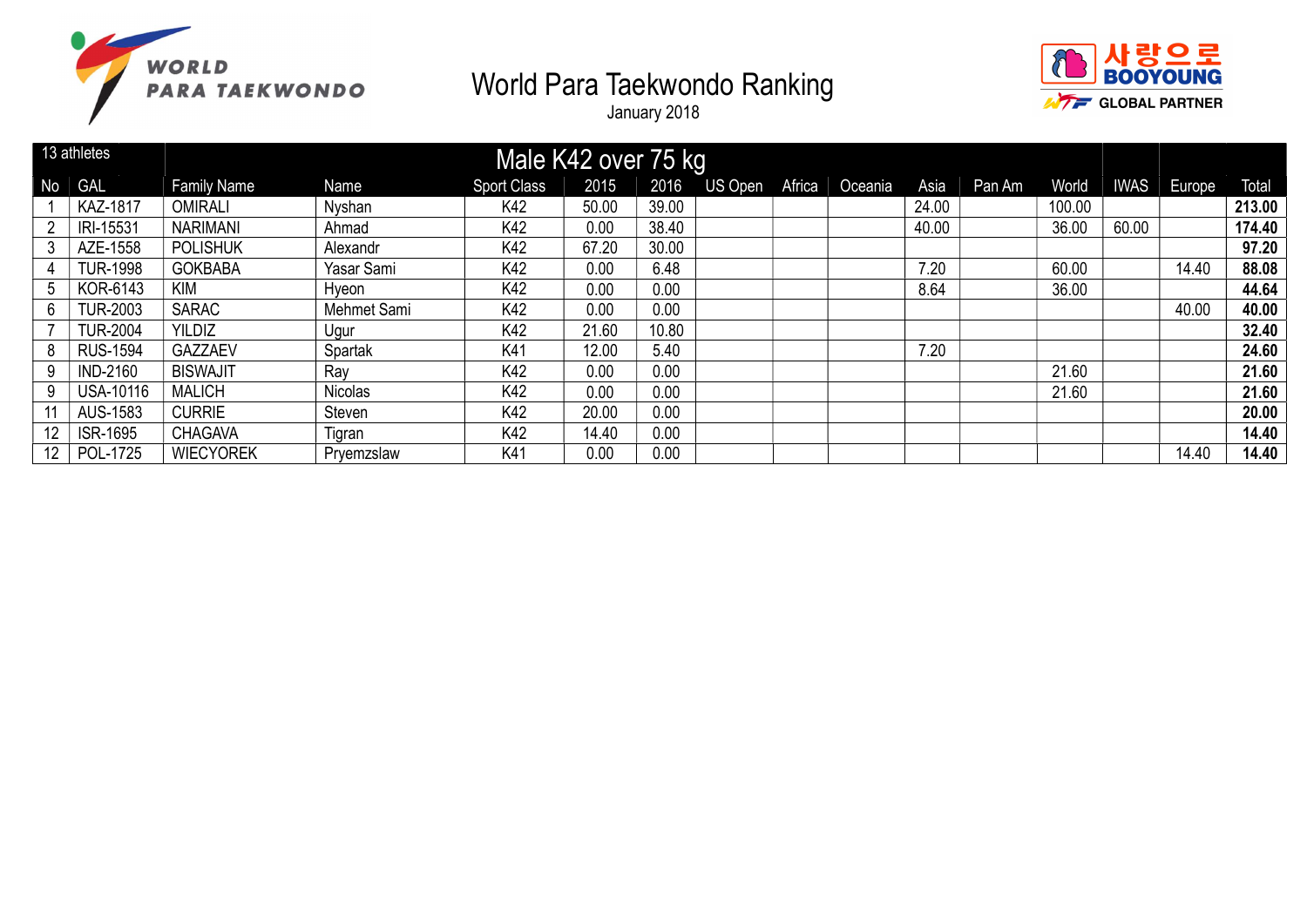





| 6 athletes |                 |                        |                  | Male K41 under 61 kg |       |       |         |        |         |      |        |        |            |        |              |
|------------|-----------------|------------------------|------------------|----------------------|-------|-------|---------|--------|---------|------|--------|--------|------------|--------|--------------|
| No.        | <b>GAL</b>      | <b>Family Name</b>     | Name             | Sport Class          | 2015  | 2016  | US Open | Africa | Oceania | Asia | Pan Am | World  | <b>WAS</b> | Europe | <b>Total</b> |
|            | <b>RUS-1590</b> | <b>KRICHFALUSHIY</b>   | Vladislav        | K41                  | 80.00 | 45.00 |         |        |         |      |        | 100.00 |            |        | 225.00       |
|            | MAR-1600        | EL FEDAYNI             | Abdennour        | K41                  | 24.00 | 30.00 |         |        |         |      |        | 60.00  |            |        | 114.00       |
|            | <b>HUN-1635</b> | <b>SIMON</b>           | Csaba            | K41                  | 0.00  | 10.80 |         |        |         |      |        | 36.00  |            | 40.00  | 86.80        |
|            | RWA-1568        | <b>NIKWIGIZE</b>       | Jean de la Croix | K41                  | 0.00  | 0.00  |         | 40.00  |         |      |        | 36.00  |            |        | 76.00        |
|            | MEX-132626      | <b>HUIDROBO CAMPOS</b> | Luis Enrique     | K41                  | 0.00  | 0.00  |         |        |         |      | 40.00  |        |            |        | 40.00        |
|            | <b>SRB-2852</b> | <b>ADAMOV</b>          | Slavko           | K41                  | 0.00  | 10.80 |         |        |         |      |        | 21.60  |            |        | 32.40        |

| 2 athletes |                   |                    |             | Male K41           | under | 75 kg |         |        |         |       |        |              |             |        |              |
|------------|-------------------|--------------------|-------------|--------------------|-------|-------|---------|--------|---------|-------|--------|--------------|-------------|--------|--------------|
| No.        | <b>GAL</b>        | <b>Family Name</b> | <b>Name</b> | <b>Sport Class</b> | 2015  | 2016  | US Open | Africa | Oceania | Asia  | Pan Am | <b>World</b> | <b>IWAS</b> | Europe | <b>Total</b> |
|            | <b>RUS-5544</b>   | <b>BAZIN</b>       | Valerii     | ٬4                 | 0.00  | 0.00  |         |        |         | 20.00 |        | 100.00       |             |        | 120.00       |
|            | $-3170$<br>RUS-31 | <b>ALEXANDROV</b>  | Victor      | $\langle 41$       | 80.00 | 30.00 |         |        |         |       |        |              |             |        | 110.00       |

| 2 athletes |                 |                  |                   |                    | Male K41 over | 75 kg |         |        |           |       |        |              |        |             |              |
|------------|-----------------|------------------|-------------------|--------------------|---------------|-------|---------|--------|-----------|-------|--------|--------------|--------|-------------|--------------|
| No.        | <b>GAL</b>      | Family Name      | Name <sup>®</sup> | <b>Sport Class</b> | 2015          | 2016  | JS Open | Africa | Oceania I | Asia  | Pan Am | <b>World</b> | Europe | <b>IWAS</b> | <b>Total</b> |
|            | <b>RUS-1594</b> | GAZZAEV          | Spartak           | K4                 | 80.00         | 45.00 |         |        |           | 20.00 |        | 100.00       |        |             | 245.00       |
|            | 1725<br>וחם     | <b>WIECZOREK</b> | Przemyslaw        | K41                | 36.00         | 33.00 |         |        |           |       |        | 60.00        |        | 40.00       | 169.00       |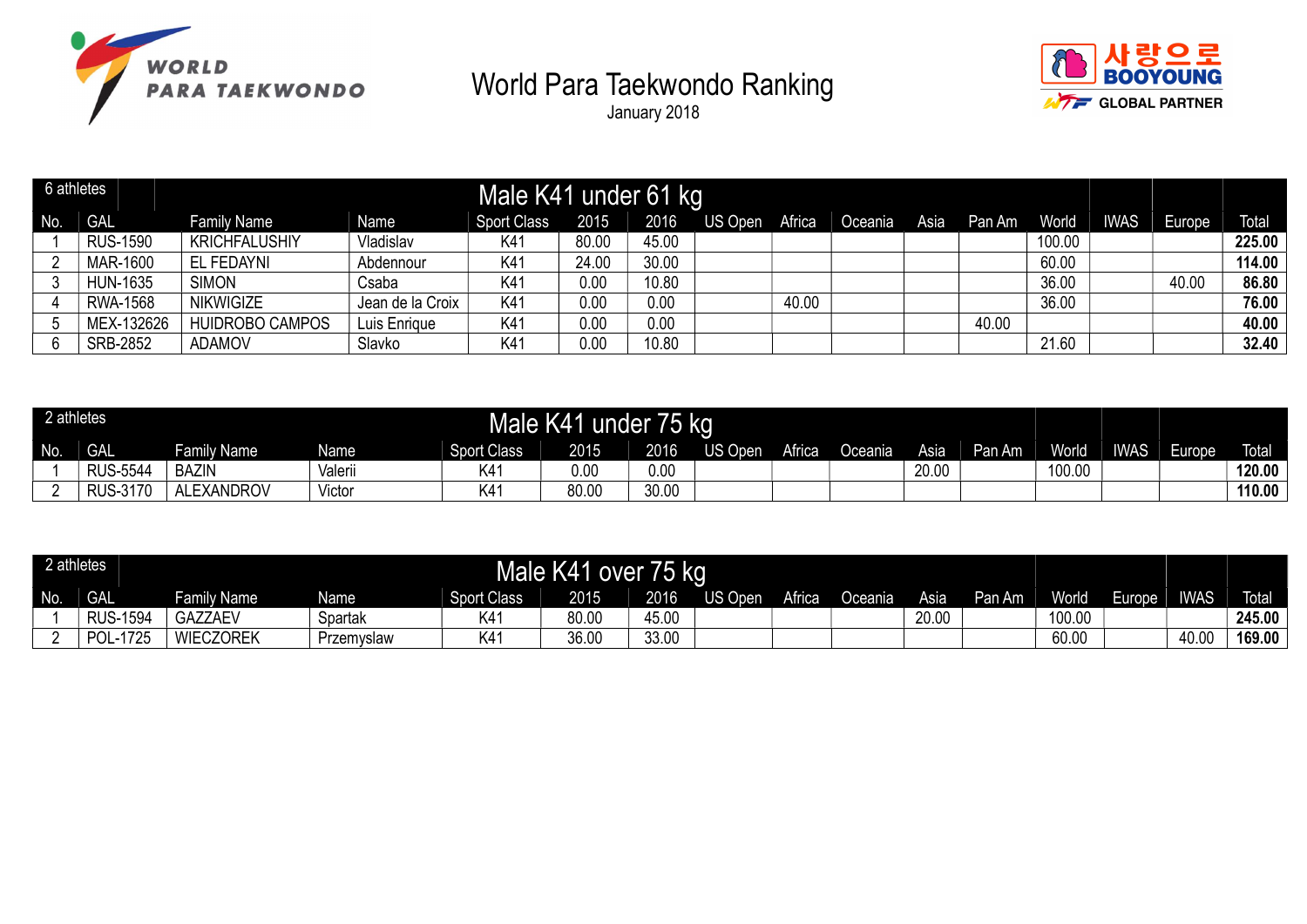



January 2018

| 21 athletes |                 |                    | Female K44 under 49 kg |                |       |       |         |        |         |       |        |        |       |             |        |
|-------------|-----------------|--------------------|------------------------|----------------|-------|-------|---------|--------|---------|-------|--------|--------|-------|-------------|--------|
| No.         | <b>GAL</b>      | <b>Family Name</b> | Name                   | Sport<br>Class | 2015  | 2016  | US Open | Africa | Oceania | Asia  | Pan Am | World  |       | IWAS Europe | Total  |
|             | MGL-1610        | KHURELBAATAR       | Enkhtuya               | K44            | 0.00  | 45.00 |         |        |         | 40.00 |        | 100.00 | 21.60 |             | 206.60 |
|             | <b>TUR-7576</b> | <b>CAVDAR</b>      | Meryem Betul           | K44            | 0.00  | 0.00  |         |        |         |       |        | 36.00  | 60.00 | 40.00       | 136.00 |
| 3           | <b>TUR-2006</b> | GÖR                | Büsra                  | K44            | 80.00 | 30.00 |         |        |         | 12.00 |        |        |       |             | 122.00 |
|             | MEX-132530      | <b>ROMERO</b>      | Claudia                | K44            | 0.00  | 30.00 |         |        |         |       | 24.00  | 60.00  |       |             | 114.00 |
| 5           | IND-1825*       |                    | Sonali                 | K44            | 0.00  | 10.80 | 10.00   |        |         | 83.64 |        |        |       |             | 104.44 |
| 6           | UZB-1913        | <b>ISAKOVA</b>     | Ziyodakhon             | K44            | 0.00  | 5.40  |         | 20.00  |         | 14.40 |        | 21.60  | 36.00 |             | 97.40  |
|             | MAR-2649        | <b>ES-SABBAR</b>   | Soukaina               | K44            | 0.00  | 35.40 |         | 24.00  |         |       |        | 21.60  |       |             | 81.00  |
| 8           | <b>NEP-1577</b> | <b>DHAMI</b>       | Ranjana                | K44            | 7.20  | 21.24 |         |        |         | 14.40 |        | 36.00  |       |             | 78.84  |
| 9           | AZE-1957        | <b>FATALIYEVA</b>  | Royala                 | K44            | 26.40 | 18.00 |         |        |         |       |        |        | 21.60 |             | 66.00  |
| 10          | PER-8922        | ESPINOZA CARRANZA  | Leonor                 | K44            | 0.00  | 0.00  |         |        |         |       | 40.00  | 21.60  |       |             | 61.60  |
| 11          | <b>RUS-5227</b> | <b>PODDUBSKAIA</b> | Anna                   | K44            | 0.00  | 0.00  |         |        |         |       |        | 15.12  | 12.96 | 24.00       | 52.08  |
| 12          | <b>TUR-2972</b> | <b>TUNCAY</b>      | Serife                 | K44            | 0.00  | 0.00  |         |        |         |       |        | 21.60  |       | 14.40       | 36.00  |
| 13          | <b>UKR-2038</b> | <b>MARCHUK</b>     | Viktoriia              | K43            | 31.20 | 0.00  |         |        |         |       |        |        |       |             | 31.20  |
| 14          | AUS-104450      | <b>FOURNIE</b>     | Kara                   | <b>K44</b>     | 0.00  | 18.00 |         |        |         |       |        |        |       |             | 18.00  |
| 15          | <b>TUR-7573</b> | <b>OBKE</b>        | Gozde                  | K44            | 0.00  | 0.00  |         |        |         |       |        | 15.12  |       |             | 15.12  |
| 15          | <b>SRB-2956</b> | <b>RODIC</b>       | Jovanna                | K44            | 0.00  | 0.00  |         |        |         |       |        | 15.12  |       |             | 15.12  |
| 17          | <b>CUB-1577</b> | RODRIGUEZ RIVERO   | Lilisbet               | K44            | 0.00  | 0.00  |         |        |         |       | 14.40  |        |       |             | 14.40  |
| 17          | <b>RUS-5586</b> | NADEZHADA          | Evshina                | K44            | 0.00  | 0.00  |         |        |         |       |        |        |       | 14.40       | 14.40  |
| 19          | <b>RUS-3198</b> | <b>MAGOMEDOVA</b>  | Sakinat                | K41            | 12.00 | 0.00  |         |        |         |       |        |        |       |             | 12.00  |
| 20          | SRB-2863        | <b>BACKO</b>       | Dejana                 | K41            | 0.00  | 0.00  |         | 7.20   |         |       |        |        |       |             | 7.20   |
| 21          | <b>USA-9538</b> | <b>BARR</b>        | Lydia                  | K44            | 0.00  | 0.00  | 6.00    |        |         |       |        |        |       |             | 6.00   |

\*IND-1825 was reclassified as K44 following the 2017 Asian Para Taekwondo Open, in accordance with World Ranking Bylaw 75% of points earned in her previous Sport Class (K42) has been moved to the K44 sport class.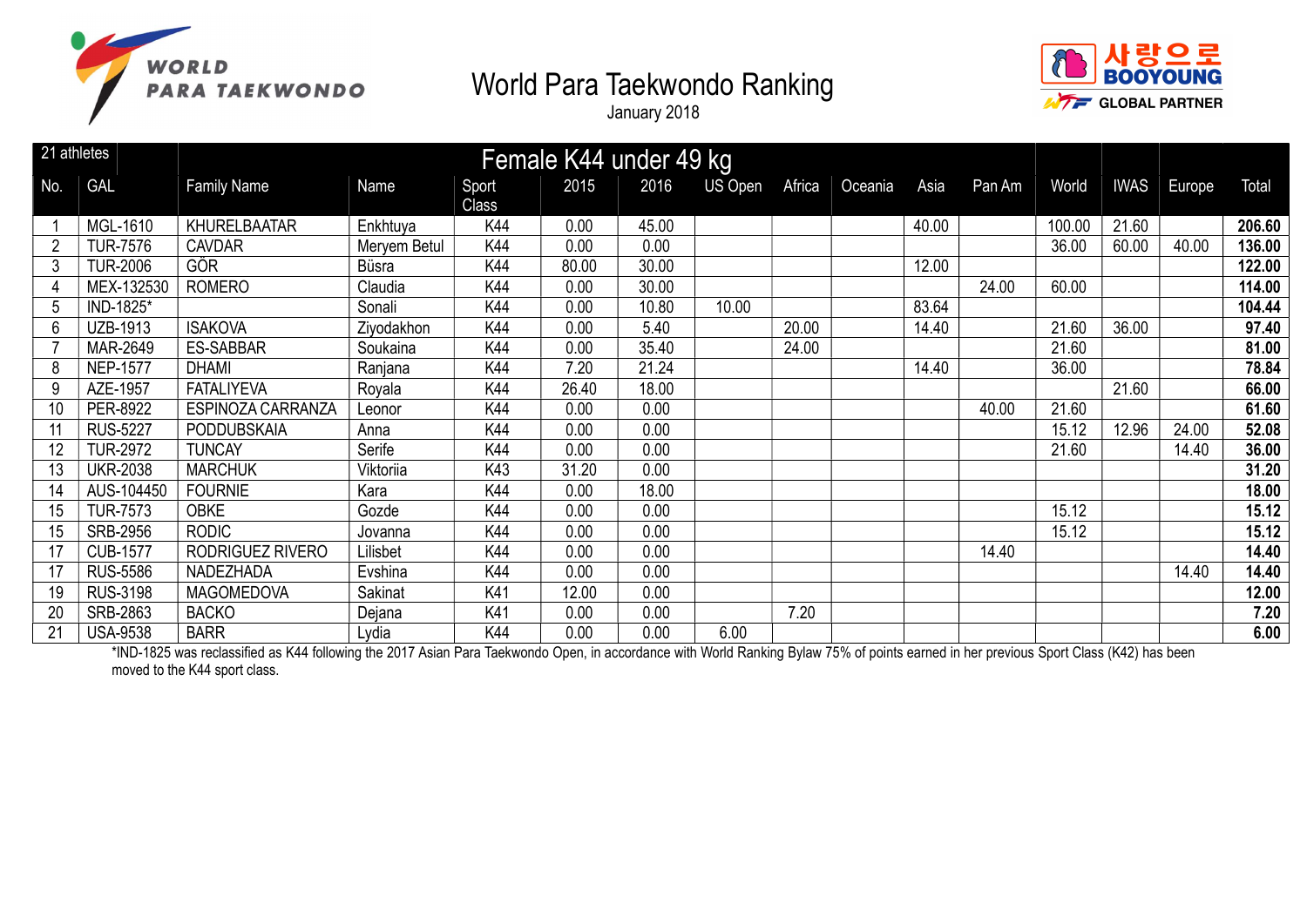



January 2018

| 24 athletes<br>Female K44 under 58 kg |                 |                       |                |                    |       |       |         |        |         |       |        |        |             |        |        |
|---------------------------------------|-----------------|-----------------------|----------------|--------------------|-------|-------|---------|--------|---------|-------|--------|--------|-------------|--------|--------|
| No.                                   | <b>GAL</b>      | <b>Family Name</b>    | Name           | <b>Sport Class</b> | 2015  | 2016  | US Open | Africa | Oceania | Asia  | Pan Am | World  | <b>IWAS</b> | Europe | Total  |
|                                       | <b>DEN-1587</b> | <b>GJESSING</b>       | Lisa           | K44                | 60.00 | 30.00 |         |        |         |       |        | 100.00 | 60.00       |        | 250.00 |
|                                       | <b>RUS-1604</b> | <b>RAMAZANOVA</b>     | Ayshat         | K44                | 56.00 | 33.00 |         |        |         | 12.00 |        | 60.00  |             | 24.00  | 185.00 |
| 3                                     | USA-6580*       | <b>SALINARO</b>       | <b>Brianna</b> | K44                | 0.00  | 0.00  | 10.00   |        |         | 7.20  | 57.75  | 36.00  | 21.60       |        | 132.55 |
| 4                                     | RUS-3219        | <b>SALIMGEREEVA</b>   | Mariyam        | K44                | 20.16 | 19.80 |         |        |         | 20.00 |        | 21.60  | 36.00       | 14.40  | 131.96 |
| 5                                     | <b>TUR-2971</b> | <b>GURDAL</b>         | Gamze          | K44                | 0.00  | 6.48  |         |        |         | 7.20  |        | 21.60  | 21.60       | 40.00  | 96.88  |
| 6                                     | MEX-132573      | <b>GARCIA QUIJANO</b> | Jessica        | K44                | 0.00  | 0.00  |         |        |         |       | 40.00  | 36.00  |             |        | 76.00  |
|                                       | <b>NGR-1620</b> | <b>OBAZUAYE</b>       | Faith          | K44                | 0.00  | 30.00 |         | 40.00  |         |       |        |        |             |        | 70.00  |
| 8                                     | RWA-1588        | <b>RUKUNDO</b>        | Consolee       | K42                | 0.00  | 0.00  |         | 24.00  |         |       |        | 15.12  |             |        | 39.12  |
| 9                                     | <b>RUS-3188</b> | <b>BELIAEVA</b>       | Elena          | K44                | 33.60 | 0.00  |         |        |         |       |        |        |             |        | 33.60  |
| 10                                    | <b>NEP-1553</b> | <b>BHANDARI</b>       | Sita           | K44                | 15.84 | 16.20 |         |        |         |       |        |        |             |        | 32.04  |
| 11                                    | <b>NEP-1648</b> | <b>GOVERDHAN</b>      | Palesha        | K44                | 0.00  | 0.00  |         |        |         | 8.64  |        | 21.60  |             |        | 30.24  |
| 12                                    | MEX-132441      | <b>VARGAS RAMIREZ</b> | Angelica       | K44                | 0.00  | 30.00 |         |        |         |       |        |        |             |        | 30.00  |
| 13                                    | <b>SRB-2967</b> | <b>MICEV</b>          | Marija         | K44                | 0.00  | 0.00  |         |        |         |       |        | 15.12  |             | 14.40  | 29.52  |
| 14                                    | <b>BRA-112</b>  | <b>NASCIMENTO</b>     | Cristhiane     | K44                | 0.00  | 0.00  |         |        |         |       |        | 15.12  | 12.96       |        | 28.08  |
| 15                                    | <b>TUR-1997</b> | <b>DEMIRAL</b>        | Gulsun         | K44                | 21.60 | 0.00  |         |        |         |       |        |        |             |        | 21.60  |
| 15                                    | <b>BRA-114</b>  | <b>MODRO</b>          | Suelen         | K44                | 0.00  | 0.00  |         |        |         |       |        | 21.60  |             |        | 21.60  |
| 17                                    | <b>UKR-2037</b> | <b>HRANKINA</b>       | Oksana         | K44                | 0.00  | 4.54  |         |        |         |       |        | 15.12  |             |        | 19.66  |
| 18                                    | <b>RUS-3222</b> | <b>ABDULOVA</b>       | Sevil          | K41                | 12.96 | 6.48  |         |        |         |       |        |        |             |        | 19.44  |
| 19                                    | KAZ-2915        | <b>DOSMALOVA</b>      | Kamilya        | K44                | 0.00  | 14.04 |         |        |         |       |        |        |             |        | 14.04  |
| 20                                    | AFG-1832        | <b>KHUDADADI</b>      | Zakia          | K44                | 0.00  | 9.00  |         |        |         |       |        |        |             |        | 9.00   |
| 21                                    | <b>SRB-2855</b> | SIMANIC TOMIC         | Ana            | K44                | 0.00  | 6.48  |         |        |         |       |        |        |             |        | 6.48   |
| 22                                    | JAM-1612        | <b>HINES</b>          | Shauna-Kay     | K44                | 0.00  | 0.00  | 6.00    |        |         |       |        |        |             |        | 6.00   |
| 23                                    | AZE-1735        | <b>MAMMADOVA</b>      | Aynur          | K44                | 4.32  | 0.00  |         |        |         |       |        |        |             |        | 4.32   |
| 23                                    | <b>TUR-2972</b> | <b>TUNCAY</b>         | Serife         | K44                | 4.32  | 0.00  |         |        |         |       |        |        |             |        | 4.32   |

\*USA-6580 has been reclassified as K44 following Athlete classification review, in accordance with World Ranking Bylaw 75% of points earned in her previous Sport Class (K42) has been moved to the K44 sport class.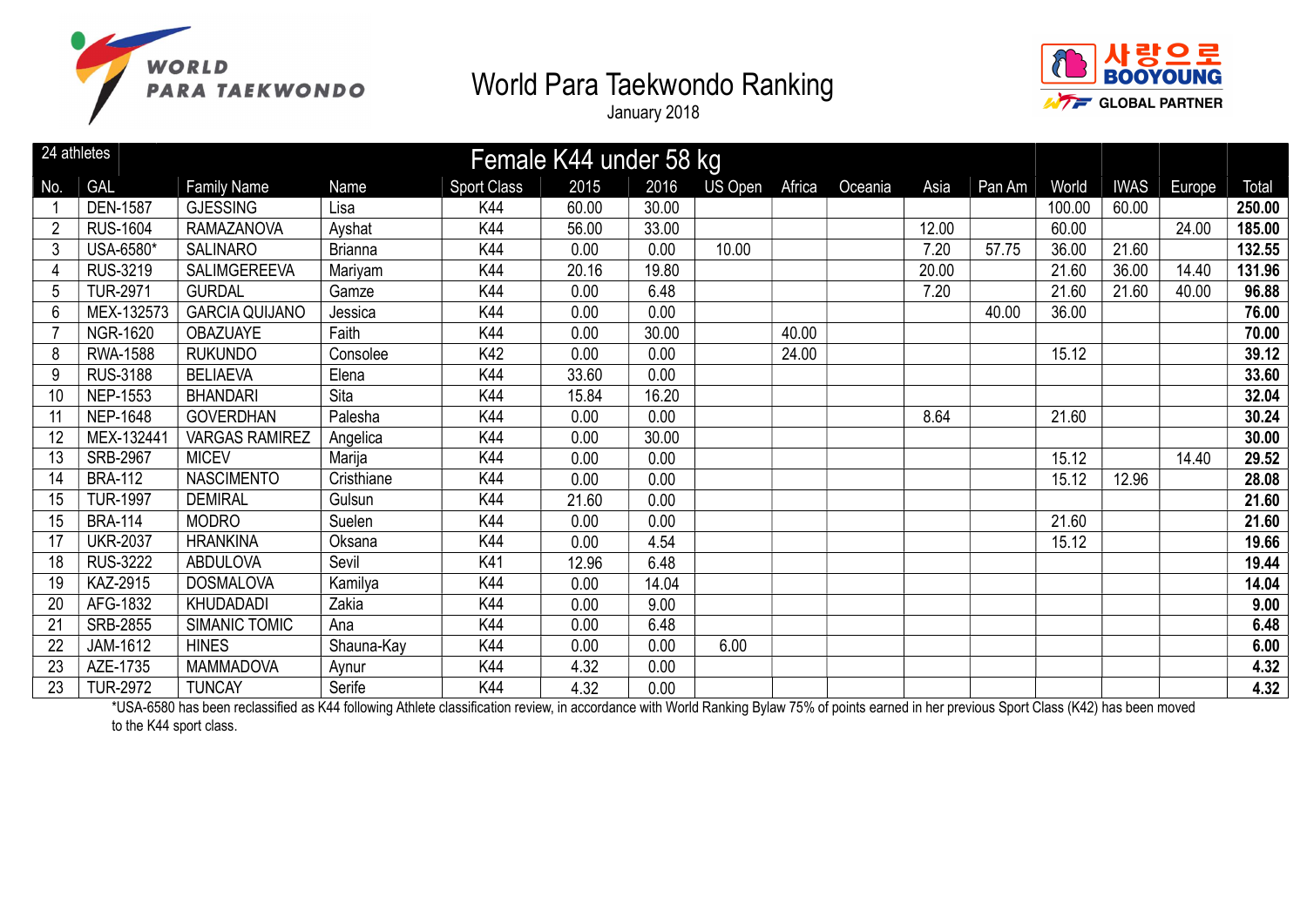



|     | 19 athletes     |                       |               |                    | Female K44 over 58 kg |       |         |        |         |       |        |        |             |        |        |
|-----|-----------------|-----------------------|---------------|--------------------|-----------------------|-------|---------|--------|---------|-------|--------|--------|-------------|--------|--------|
| No. | <b>GAL</b>      | <b>Family Name</b>    | Name          | <b>Sport Class</b> | 2015                  | 2016  | US Open | Africa | Oceania | Asia  | Pan Am | World  | <b>IWAS</b> | Europe | Total  |
|     | GBR-1531        | <b>TRUESDALE</b>      | Amy           | K44                | 46.40                 | 43.50 |         |        |         | 20.00 |        | 100.00 | 60.00       | 40.00  | 309.90 |
|     | MAR-1739        | <b>AKERMACH</b>       | Rajae         | K44                | 24.00                 | 39.00 |         | 40.00  |         |       |        | 60.00  | 36.00       |        | 199.00 |
| 3   | FRA-2084        | <b>SCHIEL</b>         | Laura         | K44                | 21.60                 | 48.30 | 6.00    | 12.00  |         |       |        | 36.00  | 21.60       |        | 145.50 |
| 4   | AZE-1735        | <b>MAMMADOVA</b>      | Aynur         | K44                | 60.00                 | 10.80 |         |        |         |       |        |        | 12.96       |        | 83.76  |
| 5   | <b>UZB-1998</b> | <b>NAIMOVA</b>        | Gulonoy       | K44                | 0.00                  | 0.00  |         |        |         | 24.00 |        | 36.00  | 21.60       |        | 81.60  |
| 6   | <b>USA-7998</b> | <b>FENCIL</b>         | Alyssa        | K44                | 0.00                  | 0.00  | 10.00   |        |         |       | 40.00  | 21.60  |             |        | 71.60  |
|     | <b>TUR-7574</b> | <b>EKINCI</b>         | Nurcihan      | K44                | 0.00                  | 0.00  |         |        |         |       |        | 21.60  |             | 24.00  | 45.60  |
| 8   | <b>BRA-111</b>  | <b>MENEZES</b>        | Debora        | K44                | 0.00                  | 0.00  |         |        |         |       |        | 21.60  | 12.96       |        | 34.56  |
| 9   | <b>IND-1829</b> | <b>ARORA</b>          | Veena         | K44                | 0.00                  | 10.80 |         |        |         |       |        | 21.60  |             |        | 32.40  |
| 10  | <b>TUR-6495</b> | <b>EMEKSIZ</b>        | Seyama Nur    | K43                | 0.00                  | 0.00  |         |        |         |       |        | 15.12  |             | 14.40  | 29.52  |
| 11  | <b>TUR-2971</b> | <b>GURDAL</b>         | Gamze         | K44                | 27.84                 | 0.00  |         |        |         |       |        |        |             |        | 27.84  |
| 12  | <b>TUR-2005</b> | <b>TURGUT</b>         | Kadriye       | K44                | 15.84                 | 0.00  |         |        |         |       |        |        |             |        | 15.84  |
| 13  | SRB-2855        | SIMANIC TOMIC         | Ana           | K44                | 0.00                  | 0.00  |         |        |         |       |        | 15.12  |             |        | 15.12  |
| 14  | GHA-1637        | AWUDU                 | Kubura        | K44                | 0.00                  | 0.00  |         | 14.40  |         |       |        |        |             |        | 14.40  |
| 14  | <b>IND-2032</b> | <b>KUMARI</b>         | Sheetal       | K44                | 0.00                  | 0.00  |         |        |         | 14.40 |        |        |             |        | 14.40  |
| 16  | <b>JPN-1864</b> | <b>OTA</b>            | Shoko         | K44                | 0.00                  | 10.80 |         |        |         |       |        |        |             |        | 10.80  |
| 17  | GRE-2725        | SOTIRIOU              | Maria Antonia | K44                | 8.64                  | 0.00  |         |        |         |       |        |        |             |        | 8.64   |
| 18  | <b>TUR-2007</b> | <b>KARATAY</b>        | Ayse Dudu     | K42                | 0.00                  | 0.00  |         |        |         | 7.20  |        |        |             |        | 7.20   |
| 19  | MEX-132573      | <b>GARCIA QUIJANO</b> | Jessica       | K44                | 0.00                  | 0.00  | 3.60    |        |         |       |        |        |             |        | 3.60   |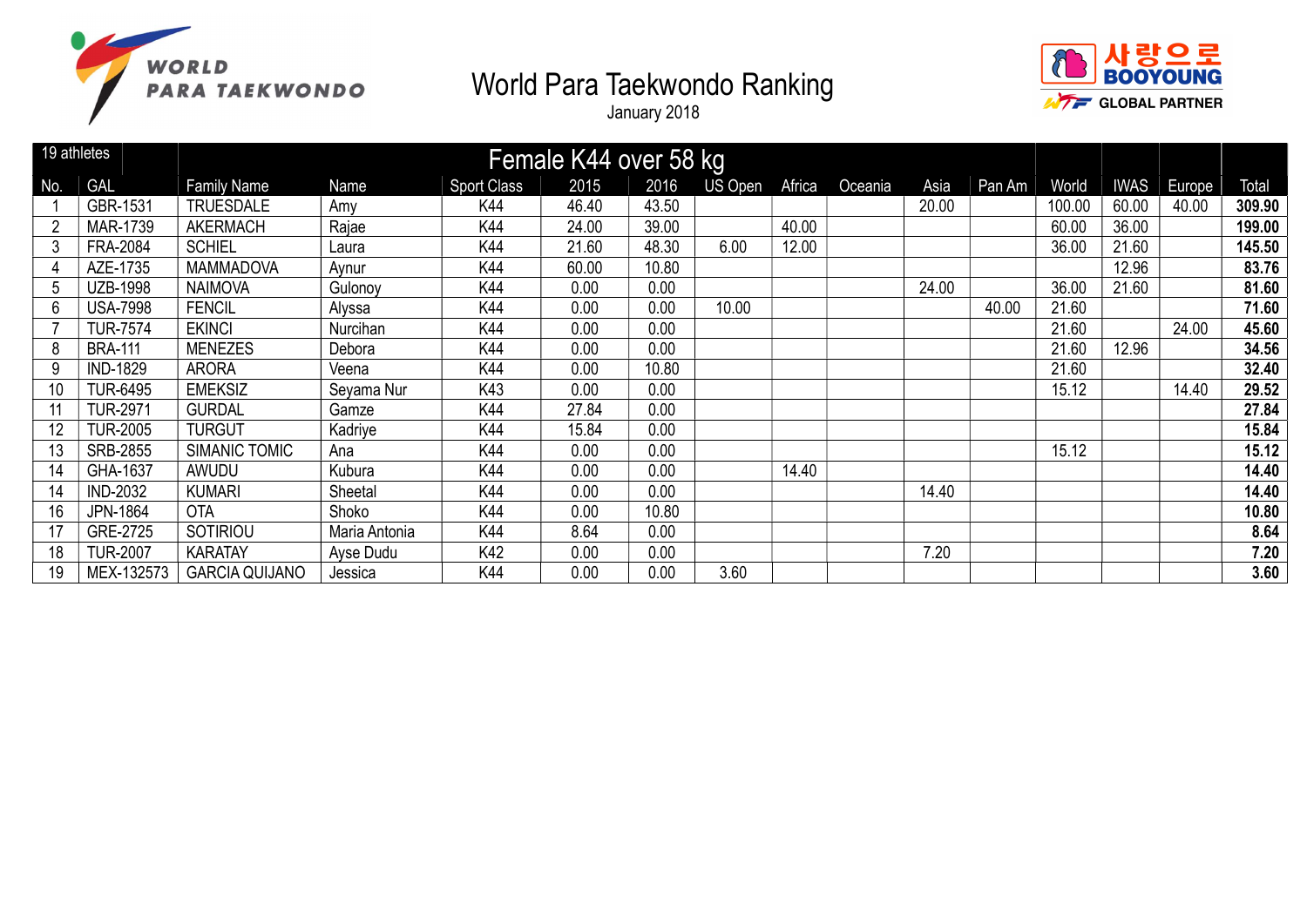



| 4 athletes |                 |                    |                  |                    | Female K43 under 49 kg |       |         |        |         |      |        |              |             |               |              |
|------------|-----------------|--------------------|------------------|--------------------|------------------------|-------|---------|--------|---------|------|--------|--------------|-------------|---------------|--------------|
| No.        | <b>GAL</b>      | <b>Family Name</b> | Name             | <b>Sport Class</b> | 2015                   | 2016  | US Open | Africa | Oceania | Asia | Pan Am | <b>World</b> | <b>IWAS</b> | <b>Lurope</b> | <b>Total</b> |
|            | <b>UKR-2038</b> | <b>MARCHUK</b>     | <b>/iktoriia</b> | K43                | 60.00                  | 30.00 |         |        |         |      |        | 100.00       |             | 40.00         | 230.00       |
|            | <b>SRB-2861</b> | <b>JOVANOVIC</b>   | Daniela          | K43                | 0.00                   | 10.80 |         |        |         |      |        | 36.00        |             | 14.40         | 61.20        |
|            | <b>TUR-2970</b> | <b>BILEK</b>       | Nurgul           | K42                | 0.00                   | 0.00  |         |        |         |      |        | 60.00        |             |               | 60.00        |
| ັບ         | <b>SRB-2968</b> | <b>TODOROV</b>     | Violeta          | K43                | 0.00                   | 0.00  |         |        |         |      |        | 36.00        |             | 24.00         | 60.00        |

| 2 athletes |                 |                |           |                    | Female K43 over 58 kg |       |                |        |                      |      |        |        |             |        |              |
|------------|-----------------|----------------|-----------|--------------------|-----------------------|-------|----------------|--------|----------------------|------|--------|--------|-------------|--------|--------------|
| No.        | <b>GAL</b>      | Family Name    | Name      | <b>Sport Class</b> | 2015                  | 2016  | <b>US Open</b> | Africa | Oceania <sup>1</sup> | Asia | Pan Am | World  | <b>IWAS</b> | Europe | <b>Total</b> |
|            | <b>TUR-6495</b> | <b>EMEKSIZ</b> | Sevma Nur | K43                | 0.00                  | 30.00 |                |        |                      |      |        | 100.00 |             | 40.00  | 170.00       |
|            | <b>TUR-2007</b> | KARATAY        | Ayse Dudu | K42                | 0.00                  | 18.00 |                |        |                      |      |        |        |             |        | 18.00        |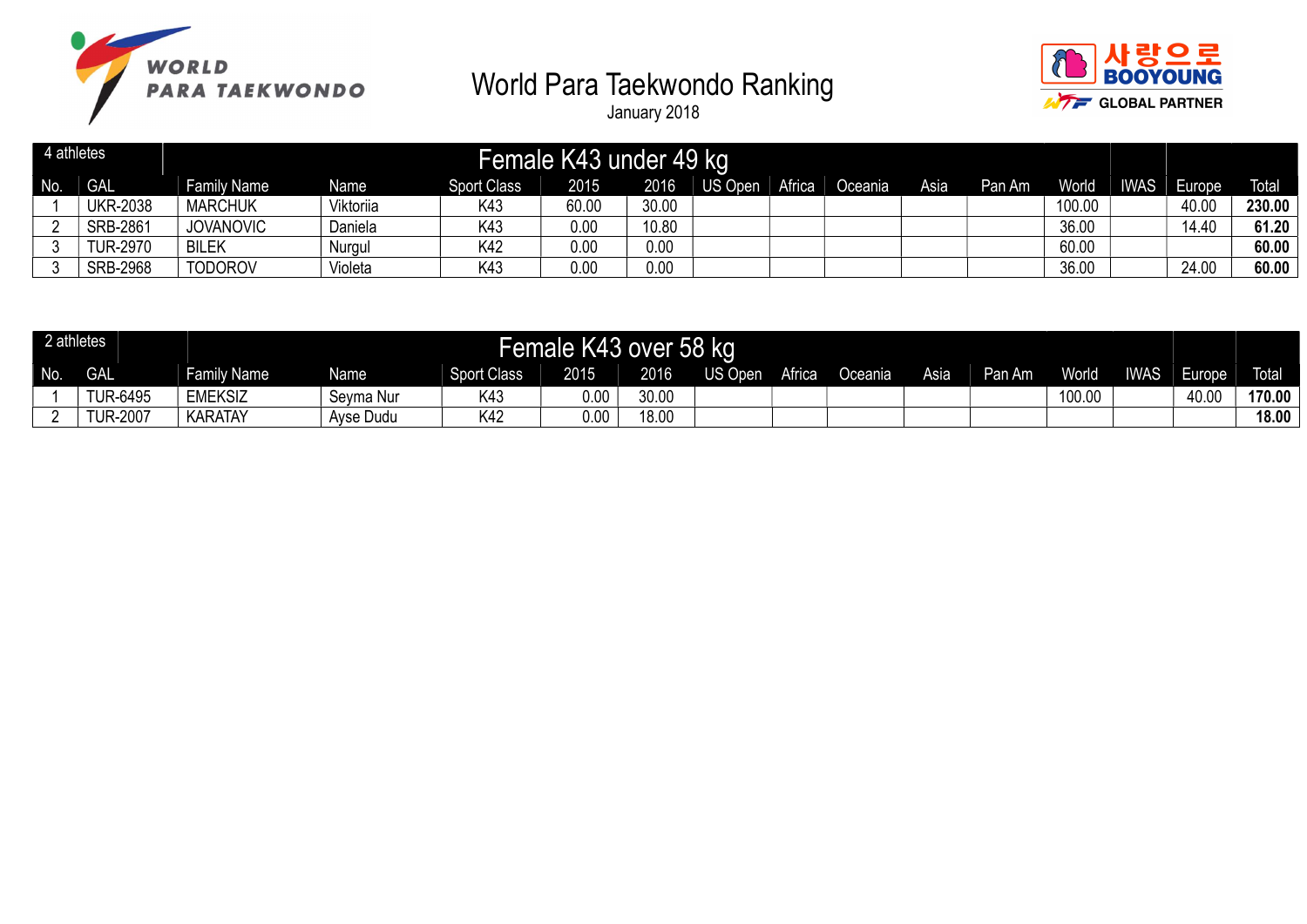



| 3 athletes |                 |                   |         |                    | Female K42 under 49 kg |      |         |        |         |      |        |        |             |        |              |
|------------|-----------------|-------------------|---------|--------------------|------------------------|------|---------|--------|---------|------|--------|--------|-------------|--------|--------------|
| No.        | <b>GAL</b>      | Family Name       | Name    | <b>Sport Class</b> | 2015                   | 2016 | US Open | Africa | Oceania | Asia | Pan Am | World  | <b>IWAS</b> | Europe | <b>Total</b> |
|            | <b>TUR-2970</b> | <b>BILEK</b>      | Nurgu   | K42                | 36.00                  | 0.00 |         |        |         |      |        | 100.00 |             | 40.00  | 176.00       |
|            | <b>RUS-3198</b> | <b>MAGOMEDOVA</b> | Sakinat | K <sub>4</sub>     | 60.00                  | 0.00 |         |        |         |      |        |        |             |        | 60.00        |
|            | SRB-2863        | <b>BACKO</b>      | Dejana  | K4 <sup>-</sup>    | 0.00                   | 0.00 |         |        |         |      |        |        |             | 24.00  | 24.00        |

| 1 athletes |                    |                                                                                                                                 |          |     | Female K42 | under 58 kg |  |       |  |  |  |        |  |       |              |
|------------|--------------------|---------------------------------------------------------------------------------------------------------------------------------|----------|-----|------------|-------------|--|-------|--|--|--|--------|--|-------|--------------|
| No.        | <b>GAL</b>         | <b>US Open</b><br>Africa<br>2016<br>2015<br>Family Name<br>Sport Class<br><b>Name</b><br>Asia<br>Oceania <sup>1</sup><br>Pan Am |          |     |            |             |  |       |  |  |  |        |  | urope | <b>Total</b> |
|            | 1588<br><b>RWA</b> | <b>RUKUNDO</b>                                                                                                                  | Consolee | K42 | 0.00       | 0.00        |  | 40.00 |  |  |  | 100.00 |  |       | 140.00       |

| 3 athletes |                 |                    |           |             | Female K42 over 58 kg |       |         |        |         |       |        |              |             |        |              |
|------------|-----------------|--------------------|-----------|-------------|-----------------------|-------|---------|--------|---------|-------|--------|--------------|-------------|--------|--------------|
| No.        | <b>GAL</b>      | <b>Family Name</b> | Name      | Sport Class | 2015                  | 2016  | US Open | Africa | Oceania | Asia  | Pan Am | <b>World</b> | <b>IWAS</b> | Europe | <b>Total</b> |
|            | <b>TUR-2007</b> | <b>KARATAY</b>     | Ayse Dudu | K42         | 56.00                 | 30.00 |         |        |         | 20.00 |        | 100.00       |             | 24.00  | 230.00       |
|            | <b>RUS-3221</b> | <b>IRAZIEVA</b>    | Zaira     | K42         | 72.00                 | 0.00  |         |        |         |       |        |              |             | 40.00  | 112.00       |
|            | <b>SRB-2955</b> | <b>TERZIC</b>      | Jelena    | K4          | 0.00                  | 0.00  |         |        |         |       |        | 60.00        |             | 14.40  | 74.40        |